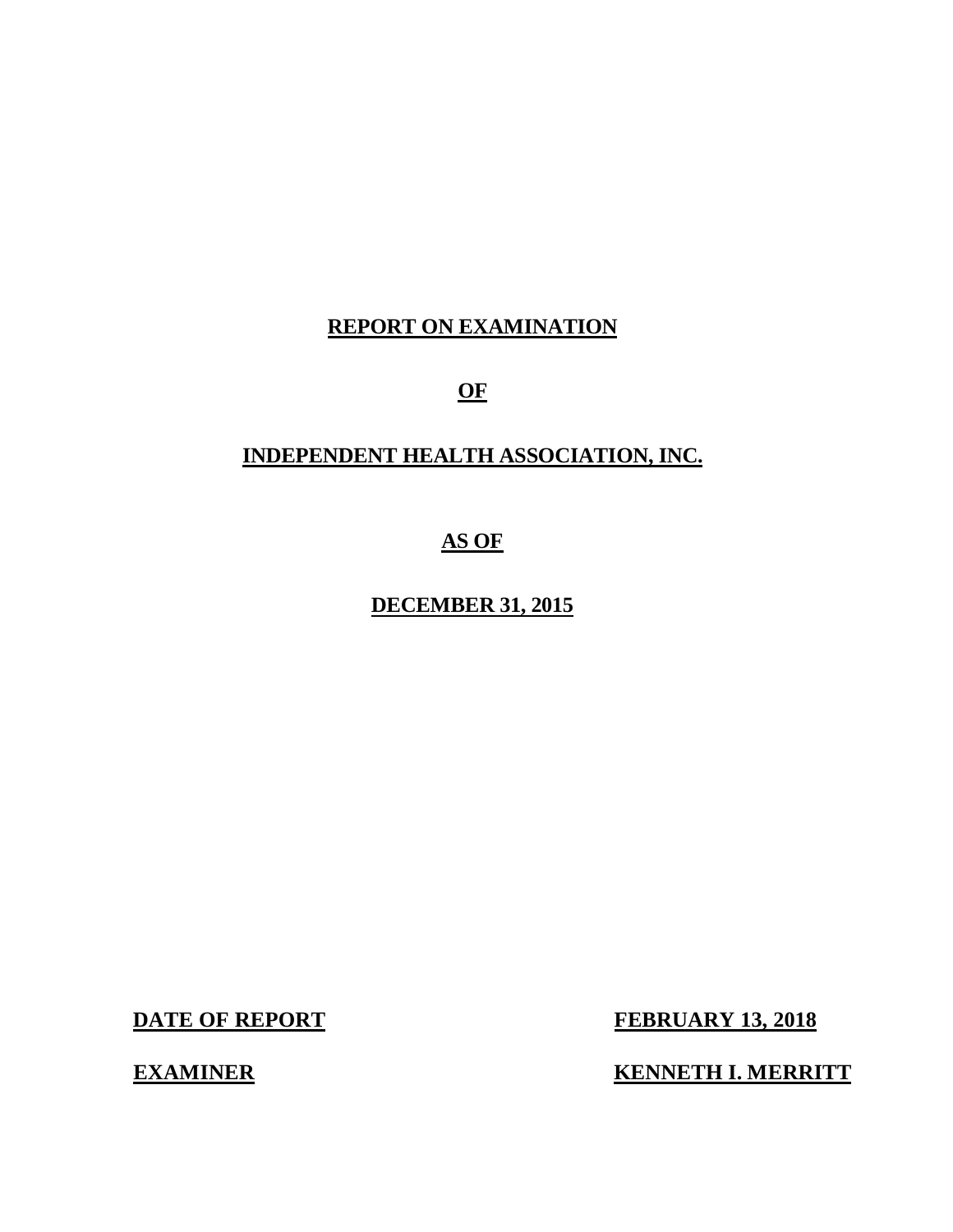## **TABLE OF CONTENTS**

| <b>ITEM NO.</b> |                                                                                                                                                                                                                                                                                         | PAGE NO.                                    |
|-----------------|-----------------------------------------------------------------------------------------------------------------------------------------------------------------------------------------------------------------------------------------------------------------------------------------|---------------------------------------------|
| 1.              | Scope of the examination                                                                                                                                                                                                                                                                | 3                                           |
| 2.              | Description of the HMO                                                                                                                                                                                                                                                                  | 5                                           |
|                 | Corporate governance<br>A.<br>Territory and plan of operation<br><b>B.</b><br>Reinsurance<br>$C_{\cdot}$<br>Holding company system<br>D.<br>Allocation of expenses<br>E.<br>Significant operating ratios<br>F.<br>Accounts and records<br>G.<br>Η.<br>Medical loss ratio ("MLR") review | 6<br>13<br>15<br>17<br>22<br>25<br>26<br>28 |
| 3.              | <b>Financial statements</b><br>A. Balance sheet<br>B.<br>Statement of revenue and expenses and capital<br>and surplus                                                                                                                                                                   | 29<br>30<br>32                              |
| 4.              | Compliance with prior report on examination                                                                                                                                                                                                                                             | 34                                          |
| 5.              | Summary of comments and recommendations                                                                                                                                                                                                                                                 | 38                                          |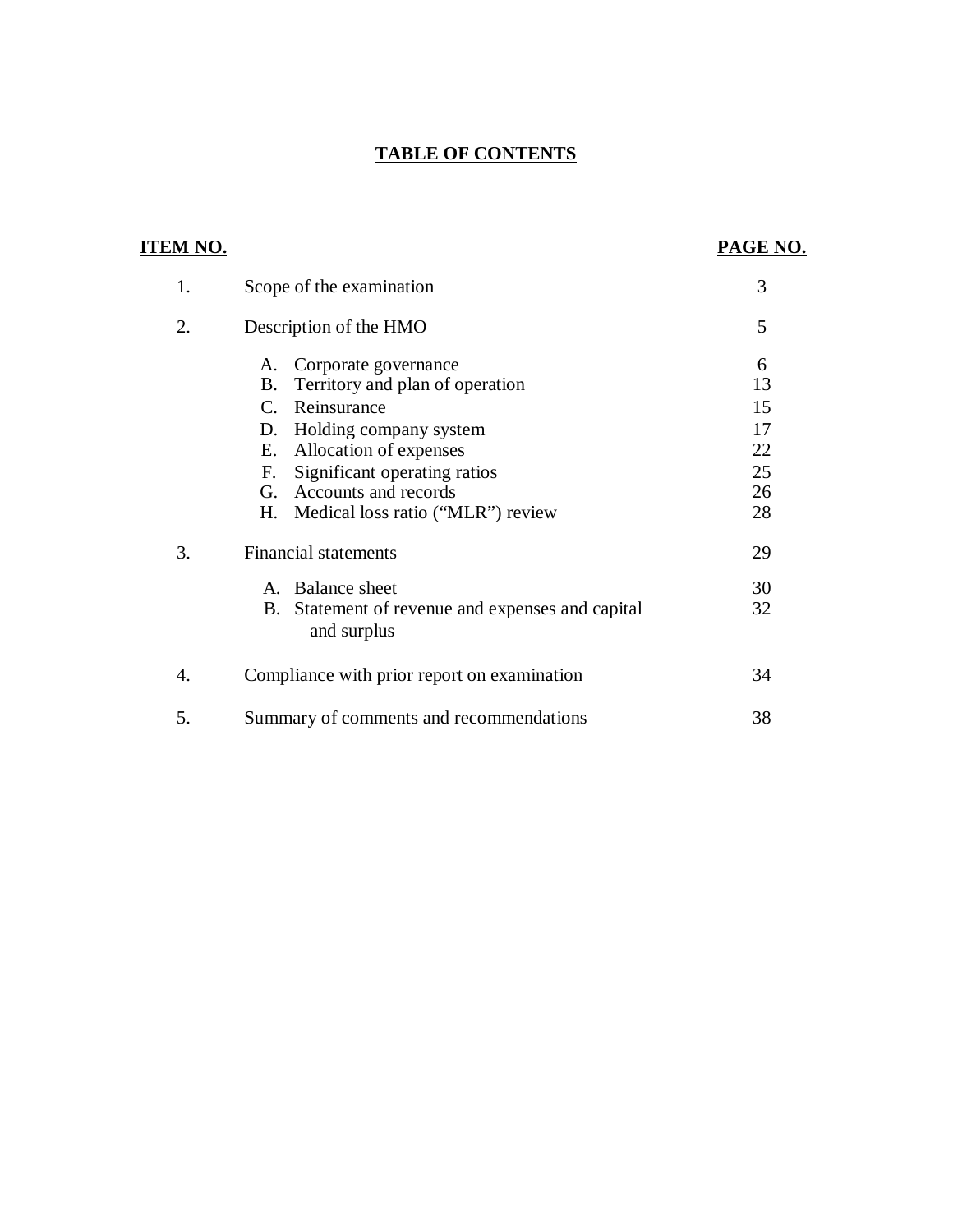

Andrew M. Cuomo Marie T. Vullo (1999) and the Marie T. Vullo (1999) and the Marie T. Vullo (1999) and the Marie T. Vullo Governor Superintendent Superintendent Superintendent Superintendent Superintendent Superintendent Superintendent Superintendent Superintendent Superintendent Superintendent Superintendent Superintendent Superintendent Sup

February 13, 2018

 Honorable Marie T. Vullo Superintendent of Financial Services Albany, New York 12257

## Madam:

 Madam: Pursuant to the provisions of the New York Insurance Law and the New York State Public Health Law and acting in accordance with the instructions contained in Appointment Number 31400, dated December 10, 2015, attached hereto, I have made an examination into the condition and affairs of Independent Health Association, Inc., a health maintenance organization authorized pursuant to the provisions of Article 44 of the New York State Public Health Law, as of December 31, 2015, and submit the following report thereon.

 The examination was conducted at the home office of Independent Health Association, Inc., located at 511 Farber Lakes Drive, Buffalo, New York.

 Wherever the designations "IHA" or the "HMO" appear herein, without qualification, they should be understood to indicate Independent Health Association, Inc.

 Whenever the designation the "Department" appears herein, without qualification, it should be understood to indicate the New York State Department of Financial Services.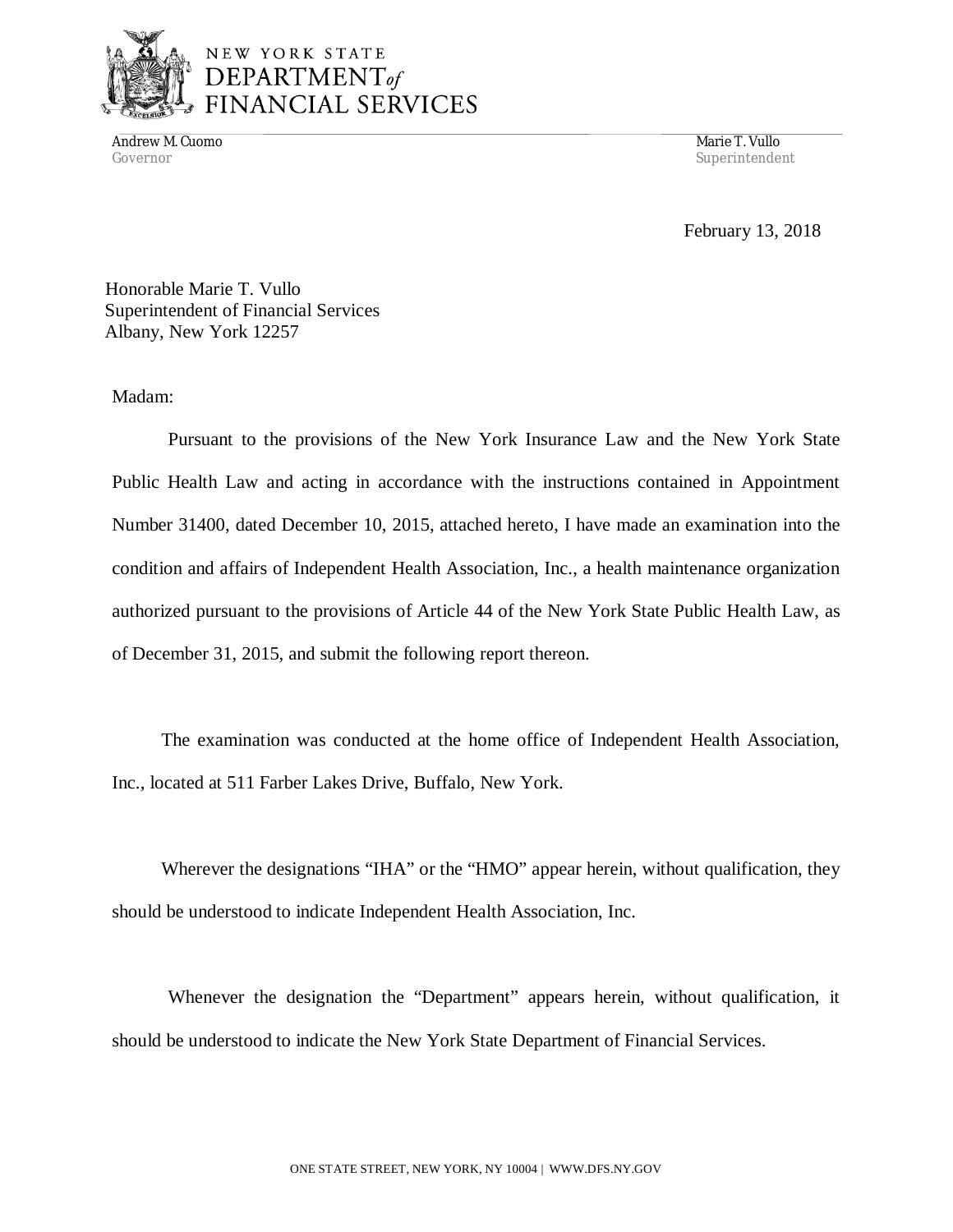Independent Health Benefits Corporation, a not-for-profit health service corporation licensed pursuant to the provisions of Article 43 of the New York Insurance Law, which is wholly-owned by IHA. The examiner also conducted a concurrent financial condition examination of

A separate financial condition report of Independent Health Benefits Corporation has been submitted thereto.

 In addition, a separate market conduct examination into the manner in which, IHA and IHBC conduct their business practices and fulfill their contractual obligations to policyholders and claimants was conducted as of December 31, 2015.

 Accordingly, a separate market conduct report on examination of Independent Health Association, Inc. and Independent Health Benefits Corporation will be submitted thereon.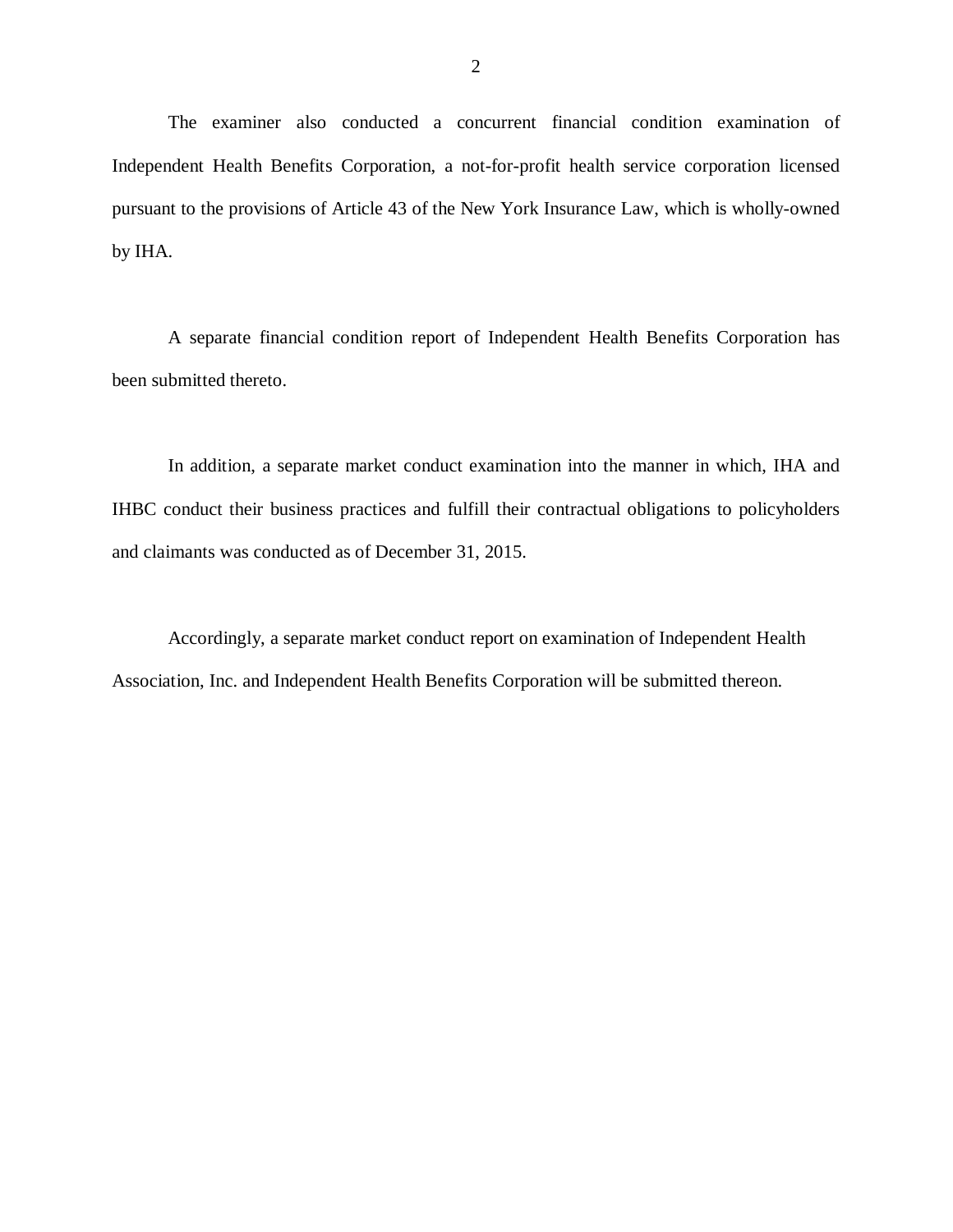#### **1. SCOPE OF THE EXAMINATION**

 The previous examination covered the period of January 1, 2006 through December 31, 2010. This combined (financial and market conduct) examination of the HMO covered the period from January 1, 2011 through December 31, 2015. The financial component of the examination was conducted on a risk-focused basis in accordance with the provisions of the *National Association of Insurance Commissioners ("NAIC") Financial Condition Examiners Handbook, 2016 Edition*  ("the Handbook"), which provides guidance for the establishment of an examination plan based on the examiner's assessment of risk in the HMO's operations and utilizes that evaluation in formulating the nature and extent of the examination. The examination was conducted observing the guidelines and procedures in the Handbook. Where deemed appropriate by the examiner, transactions occurring subsequently to December 31, 2015 were also reviewed. We have performed our single state examination of Independent Health Association, Inc.

 financial condition, as well as identify prospective risks that may threaten the future solvency of the HMO. The examiner planned and performed the examination to evaluate the HMO's current

 assessed the internal control systems and procedures used to mitigate those risks. The examination also included an assessment of the principles used and significant estimates made by management, an evaluation of the overall financial statement presentation, and determined management's compliance with the Department's statutes and guidelines, Statutory Accounting Principles, as adopted by the Department, and annual statement instructions. The examiner identified key processes, assessed the risks within those processes and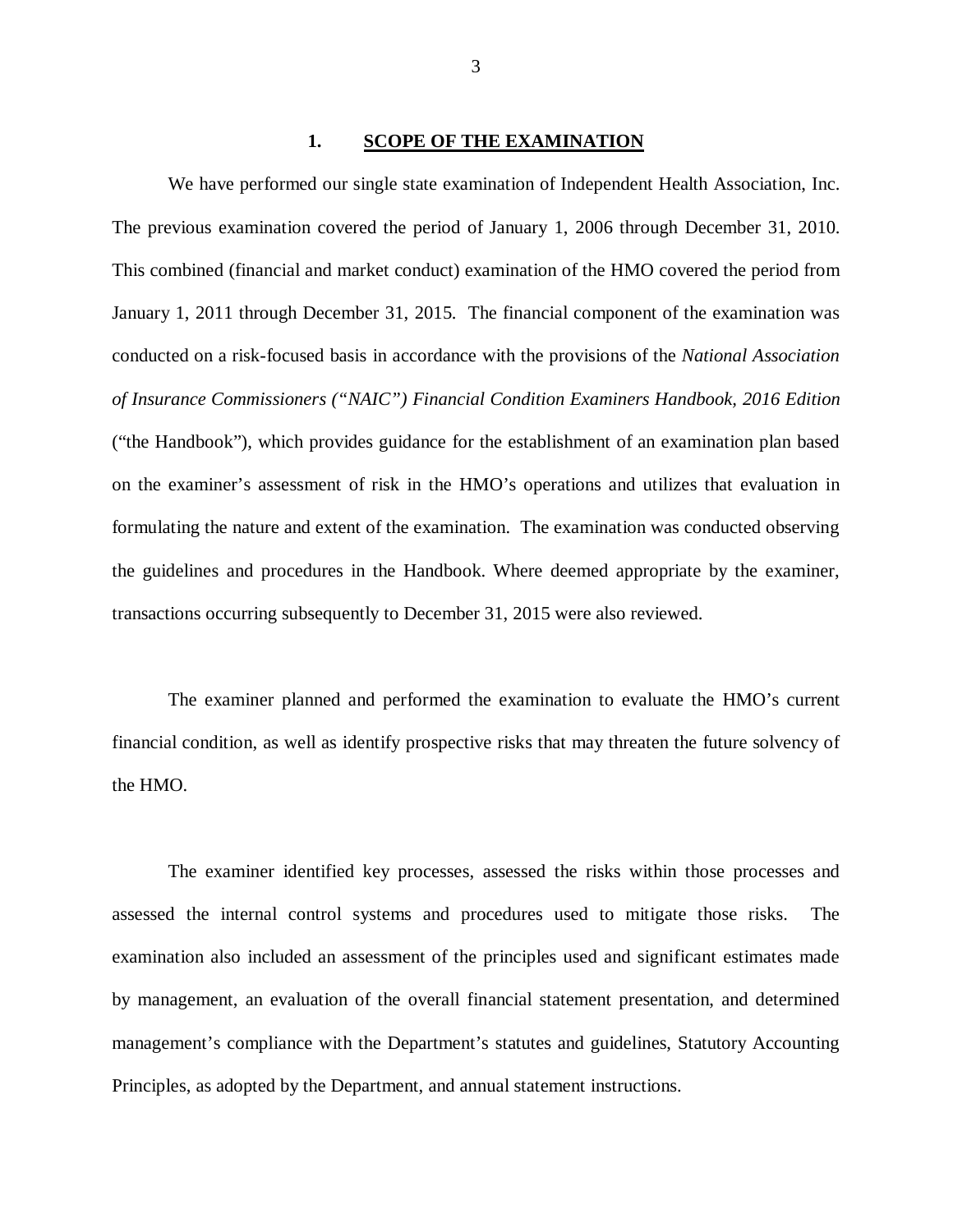Information concerning the HMO's organizational structure, business approach and control environment were utilized to develop the examination approach. The examination evaluated the HMO's risks and management activities in accordance with the NAIC's nine branded risk categories. These categories are as follows:

- Pricing/Underwriting
- Reserving
- Operational
- Strategic
- Credit
- Market
- Liquidity
- Legal
- Reputational

The examination also evaluated the HMO's critical risk categories in accordance with the

NAIC's ten critical risk categories. These categories are as follows:

- Valuation/Impairment of Complex or Subjectively Valued Invested Assets
- Liquidity Considerations
- Appropriateness of Investment Portfolio and Strategy
- Appropriateness/Adequacy of Reinsurance Program
- Reinsurance Reporting and Collectability
- Underwriting and Pricing Strategy/Quality
- Reserve Data
- Reserve Adequacy
- Related Party/Holding Company Considerations
- Capital Management

 The HMO was audited annually for the years 2011 through 2015 by the accounting firm of Deloitte & Touche LLP ("D&T"). The HMO received an unmodified opinion in each of those years. Certain audit work papers of D&T were reviewed and relied upon in conjunction with this examination. The HMO has an internal audit department which has been given the task of assessing the HMO's internal control structure. A review was also made of the HMO's Enterprise Risk Management program.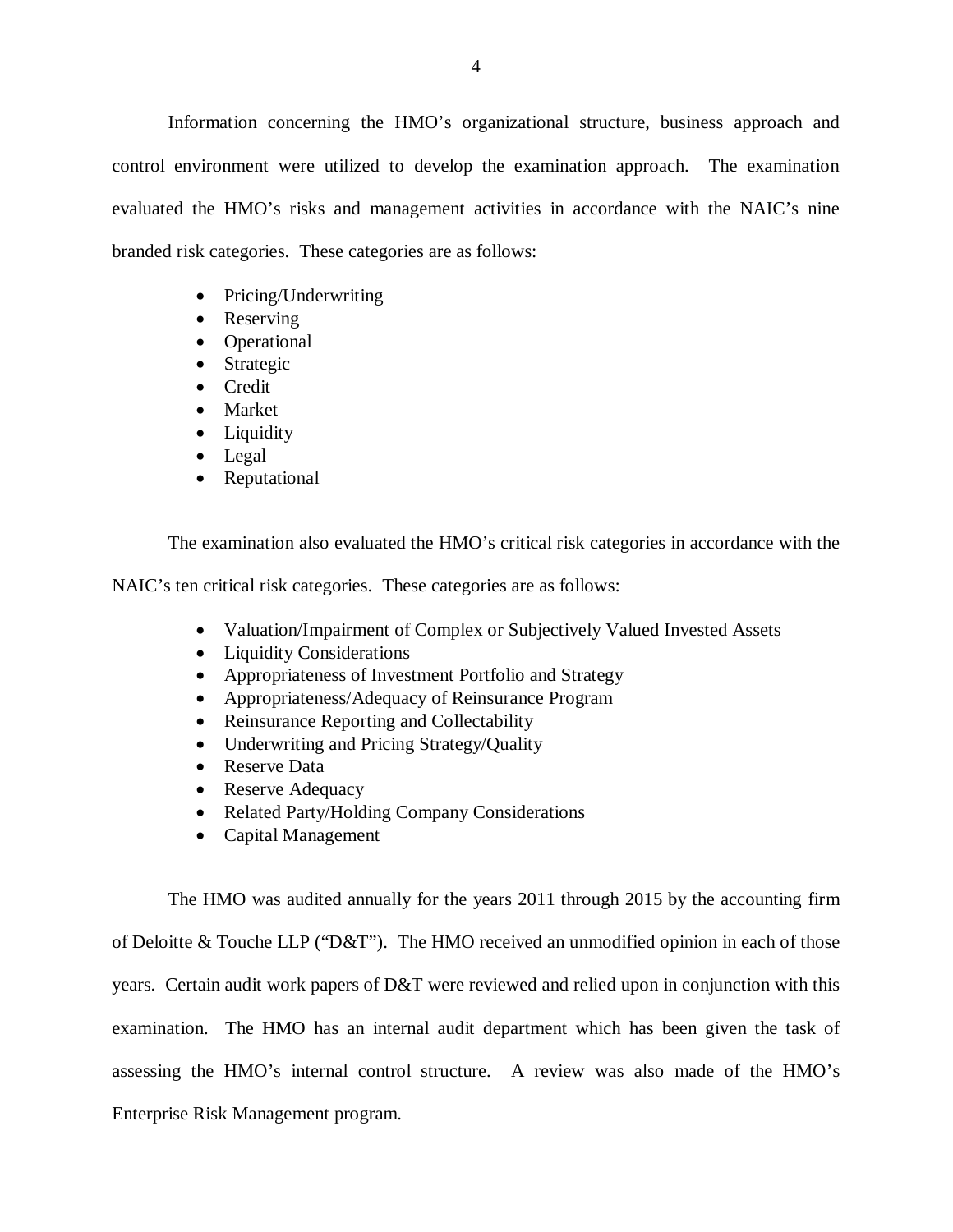<span id="page-6-0"></span> During this examination, an information systems review was made of the HMO's computer systems and operations on a risk-focused basis, in accordance with the provisions of the Handbook.

 matters which involve departure from laws, regulations or rules, or which require explanation or This report on examination is confined to financial statements and comments on those description.

#### **2. DESCRIPTION OF THE HMO**

 Independent Health Association, Inc. is a not-for-profit health maintenance organization which was incorporated in the State of New York on March 11, 1977. Effective February 9, 1980, IHA received authorization to operate as a health maintenance organization (HMO) under Title XIII of the Health Maintenance Organization Act of 1973, PL-93-222, as amended, to provide hospital and other health care benefits to its subscribers. The HMO commenced business in the State of New York on February 11, 1980. The HMO is exempt from Federal income taxes pursuant to Section  $501(c)(4)$  of the Internal Revenue Code. The HMO is also exempt from New York State income taxes.

 As of December 31, 2015, the HMO reported total surplus in the amount of \$337,305,671, which is a 25.5% decrease compared to the \$452,658,874 surplus amount that IHA reported as of December 31, 2011. Underwriting losses were the primary reason for the decrease in the HMO's surplus. The HMO's unassigned surplus in the amount of \$168,860,205 as of December 31, 2015, also decreased during the period by 47% from the \$319,149,748 total unassigned surplus amount reported by HMO as of December 31, 2011. Along with the underwriting losses, increased funding to IHA's contingency reserve account also contributed to the decrease in the HMO's unassigned surplus account during the examination period.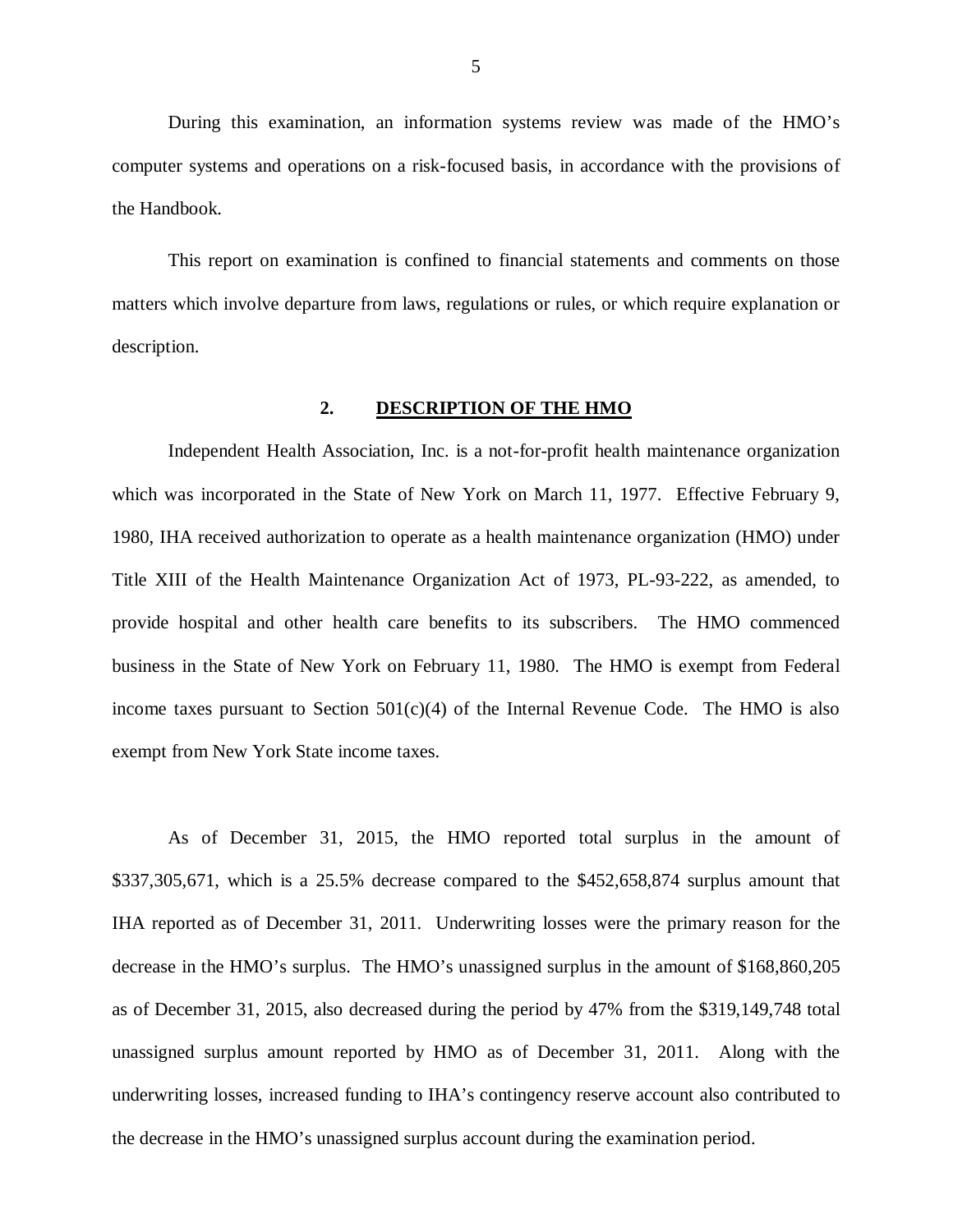#### <span id="page-7-0"></span>A. Corporate Governance

#### (i). Management and Controls

IHA's by-laws state that management of the HMO is to be vested in a Board of Directors

("BOD") consisting of not less than twelve (12) nor more than twenty-five (25) members.

The following nineteen (19) members comprised IHA's BOD as of December 31, 2015:

Name and Residence

 Stuart H. Angert Amherst, New York

 John Antkowiak, MD Colden, New York

 Anthony J. Baynes Williamsville, NY

 Shawn Cotton, MD Elma, New York

 Michael W. Cropp, MD Williamsville, NY

 Colleen DiPirro Williamsville, NY

 Donna Fernandes, PhD Buffalo, NY

 Rene Jones Amherst, NY

 Michael Heimerl, MD Eggertsville, New York

 Anthony Martino Buffalo, NY

 Lisa Mendonza, MD Clarence Center, NY Principal Business Affiliation

Retired Entrepreneur

 Retired Physician, IHA Board Chairman

Entrepreneur, A.J. Baynes Freight Contractors, Ltd.

Physician, East Aurora Family Practice, LLP

 President and Chief Executive Officer, Independent Health Association

 President & CEO, Amherst Chamber of Commerce

 President & CEO, Buffalo Zoological Society

 Executive Vice President & CFO, M&T Bank

Physician, Tonawanda Pediatrics

Retired CPA

Physician, Kenmore Family Medicine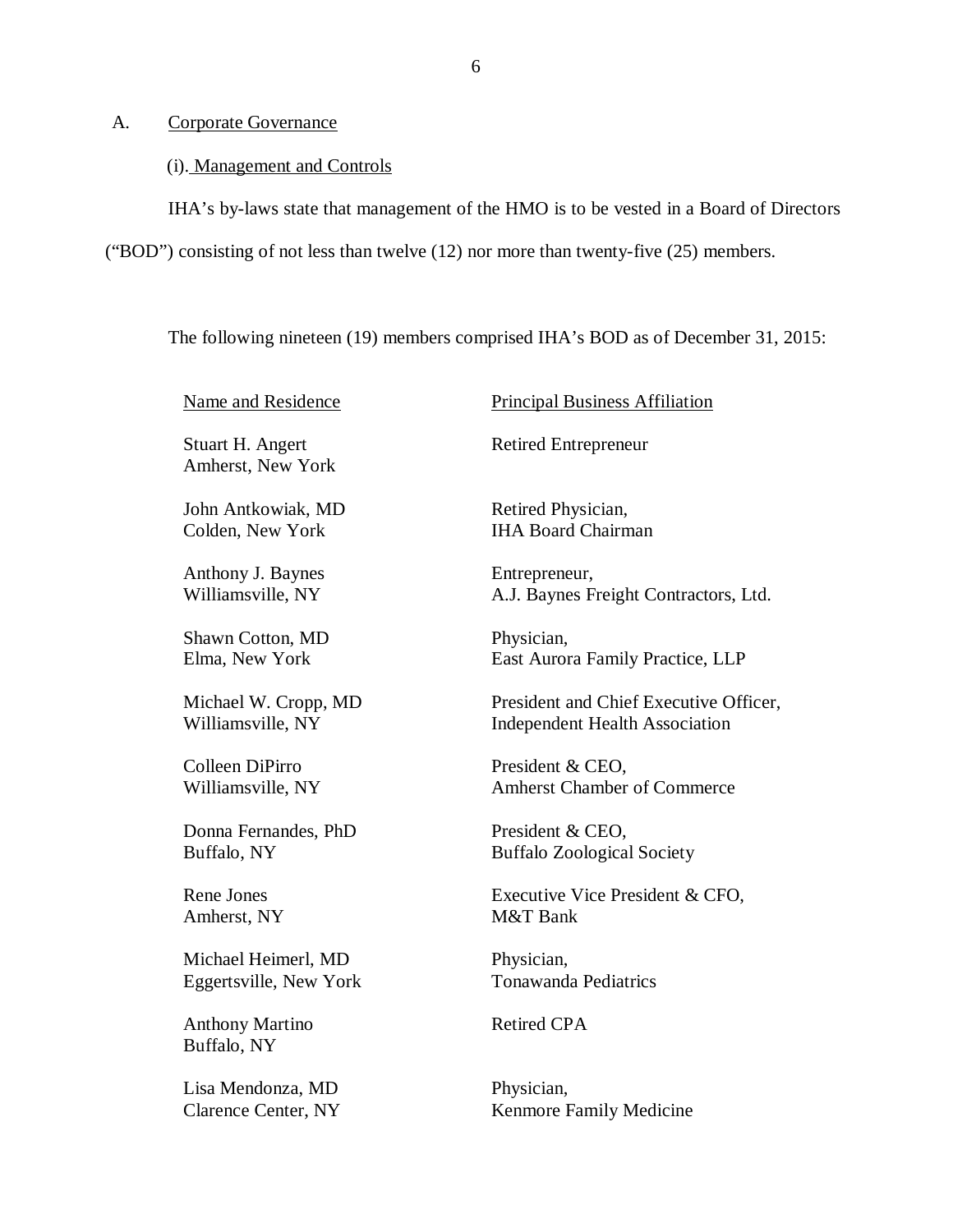| <b>Name and Residence</b>            | <b>Principal Business Affiliation</b>    |
|--------------------------------------|------------------------------------------|
| Yvonne Minor-Ragan, PhD              | President,                               |
| Buffalo, NY                          | Buffalo Neighboard                       |
| Donald Robinson, MD                  | Physician,                               |
| Eden, New York                       | <b>Solo Family Practice</b>              |
| Patricia Smith<br>Silver Springs, MD | <b>Retired CEO</b>                       |
| Moises Sudit, Ph.D.                  | Professor,                               |
| Getzville, New York                  | State University of New York at Buffalo  |
| Nora B. Sullivan, JD/MBA             | Financial Advisor - Investment Banking,  |
| Williamsville, New York              | Sullivan Capital Partners, Inc.          |
| John N. Walsh, III                   | Chairman and Chief Executive Officer,    |
| Buffalo, New York                    | Walsh Duffield Insurance Group           |
| Daniel Weintraub, CPA                | Lougen, Valenti, Bookbinder & Weintraub, |
| Williamsville, NY                    | <b>LLP</b>                               |
| Sidney N. Weiss, CPA                 | Arcara, Zucarelli, Lenda & Straka        |

 During the examination period, directors elected to IHA's BOD, including the requirement of DOH Part 98 (10NYCRR Section (8-1.11(f) that the board be comprised of a minimum of twenty percentage (20%) of directors covered under IHA issued contracts, could serve continuously until his or her replacement by another successor, or until death, resignation or removal. However, during the examination period, the HMO amended paragraph 2(b) of Section 2.01 of its by-laws for a director to serve a maximum term of two consecutive five (5) year terms, after which the member becomes eligible for re-instatement following an absence of one year from the BOD.

Williamsville, New York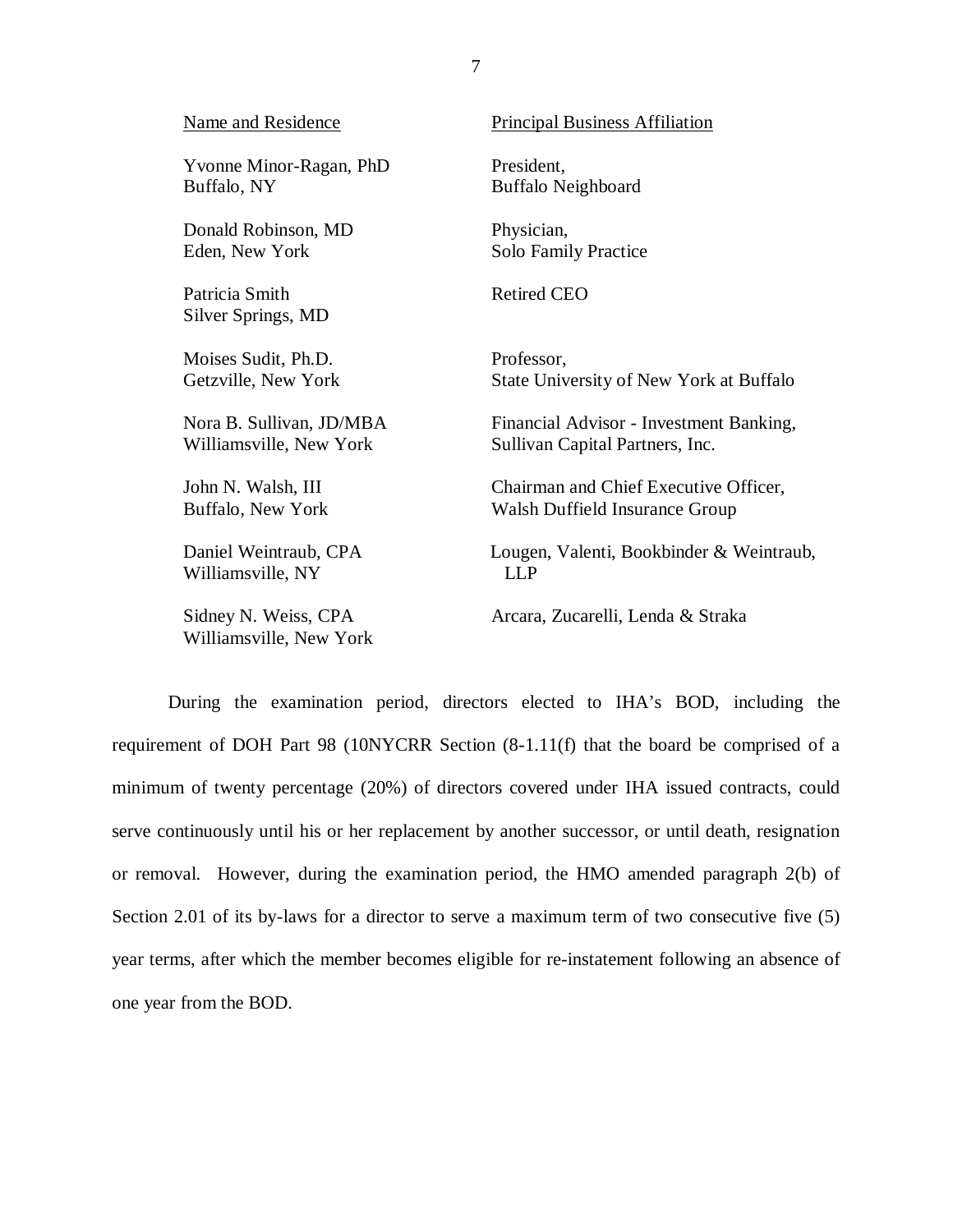Article III – Specification of Officers, Section 3.01 states the following:

 "a). The officers of the board shall be the chairperson and vice chairperson."

 during the examination period, the examiner noted that IHA included the Board's Chairman and Vice Chairman under the "Officers" section of the jurat page instead of under the "Directors or Trustees" section. As indicated above, IHA's bylaws describe the Chairman and Vice President as officers of the Board of Directors and not of the corporation (i.e., IHA). In disclosing the Board of Directors on the jurat page of the financial statement filings

 its Board of Directors under the "Officers" section of the jurat page of the HMO's financial statement filings. For consistency with the Board's bylaws, it is further recommended that IHA disclose the aforementioned Board officers under the "Board or Trustees" section of the jurat pages. It is recommended that IHA refrain from reporting the Chairman and Vice Chairman of

The BOD held the following designated sub-committees as of December 31, 2015:

- i. Audit
- ii. Compensation
- iii. Finance
- iv. Governance and Nominating
- v. Risk and Compliance

 examination indicated that such meetings were generally well attended, with all directors attending at least one-half of the meetings for which they were eligible to attend. A review of the minutes of the HMO's BOD meetings held during the period under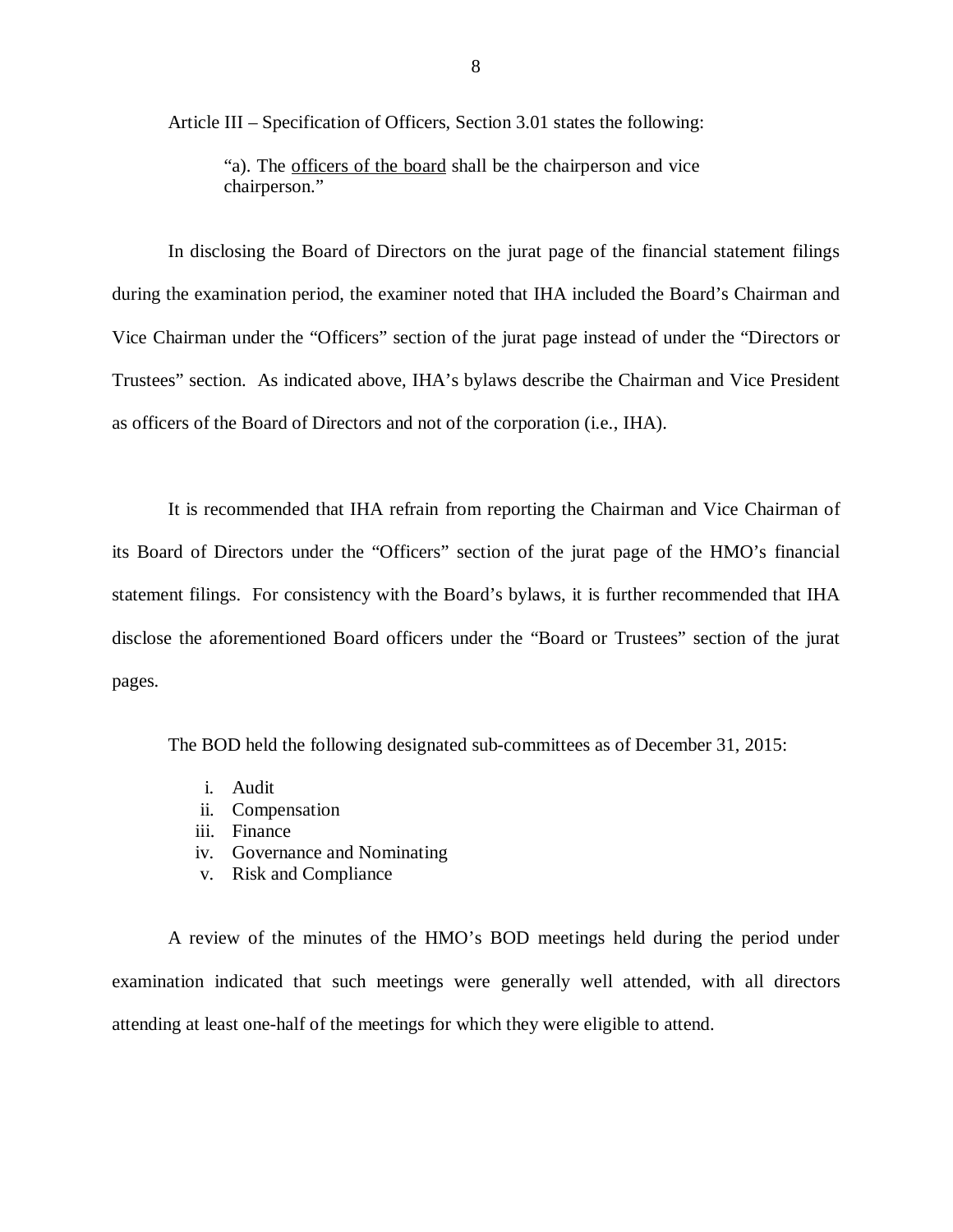The principal officers of the HMO as of December 31, 2015 were as follows:

| Name                 | Title                                 |
|----------------------|---------------------------------------|
| Michael W. Cropp, MD | President & Chief Executive Officer   |
| Thomas Foels, MD     | <b>Chief Medical Officer</b>          |
| Mark Johnson         | EVP & Chief Financial Officer         |
| John Mineo, Esquire  | Secretary/General Counsel & Secretary |
| Dawn Odrzwolski      | <b>Chief Compliance Officer</b>       |
| John Rodgers         | <b>Chief Operating Officer</b>        |

Article III – Specification of Officers, Section 3.01 states the following:

 "b). The corporate officers shall be the president and chief executive officer, chief financial officer, chief medical officer, general counsel, chief compliance officer, secretary and such other officers as may be designated by resolution of the board from time to time."

 During the examination period, except for the Chief Operating Officer listed above, the remaining IHA principal officers were reported on the jurat page under the "Other" section of the annual statement filings. As referenced above, these individuals are officers of the corporation (i.e., IHA) and therefore it is appropriate to report them as such on the financial statements filed with the Department.

 comprising the HMO's senior executive (C- Level) officers on the jurat pages of the financial statement filings with the Department, report such officers under the captioned "Officers" section on the jurat page. For additional disclosures for other than the senior executive management, such as the Board of Directors' Chairman, Vice Chairman, etc., these individuals should be reported under "Others" on the jurat page. It is recommended that IHA, relative to reporting the names of the principal officers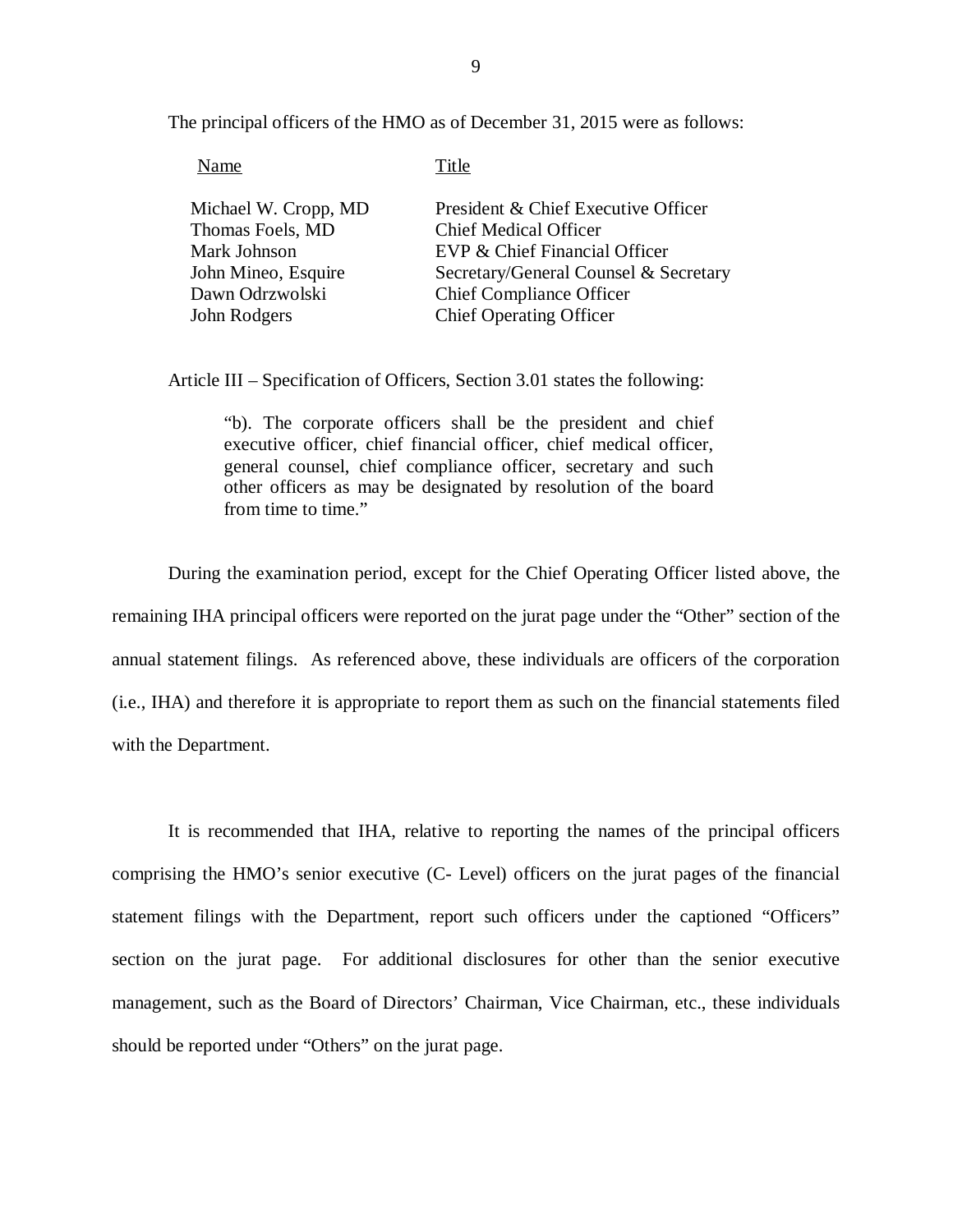#### (ii.). Internal Audit Department ("IAD") and Audit Committee Activities

 established Model Audit Rule ("MAR") practices as required pursuant to Insurance Regulation No. 118 (11 NYCRR Part 89). The HMO's internal audit function includes oversight from the Audit Committee and a sufficiently documented repository of internal control policies and procedures which are maintained by the HMO's IAD. The Audit Committee consists of five members, of which three were non IHA employee directors. As of December 31, 2015, IHA had an effective Internal Audit function, including

 of the HMO that were identified by the examiner, the examiner chose a control reliance approach. This was based upon the assessment of the overall completeness and effectiveness of the HMO's documented managerial control policies and procedures that were implemented during the examination period. In selecting an examination approach to review key functional activities and accounts

 requirement per the Independent Health Companies' Internal Audit Charter, apply relative to a quality assurance assessment review: The following best practice of the Institute of Internal Auditors ("IIA) and policy

#### a. The Quality Assurance and Improvement Program

The Institute of Internal Auditors ("IIA") Standard 1312-External Assessments states:

 "External assessments must be conducted at least once every five years by a qualified, independent assessor or assessment team from outside the organization."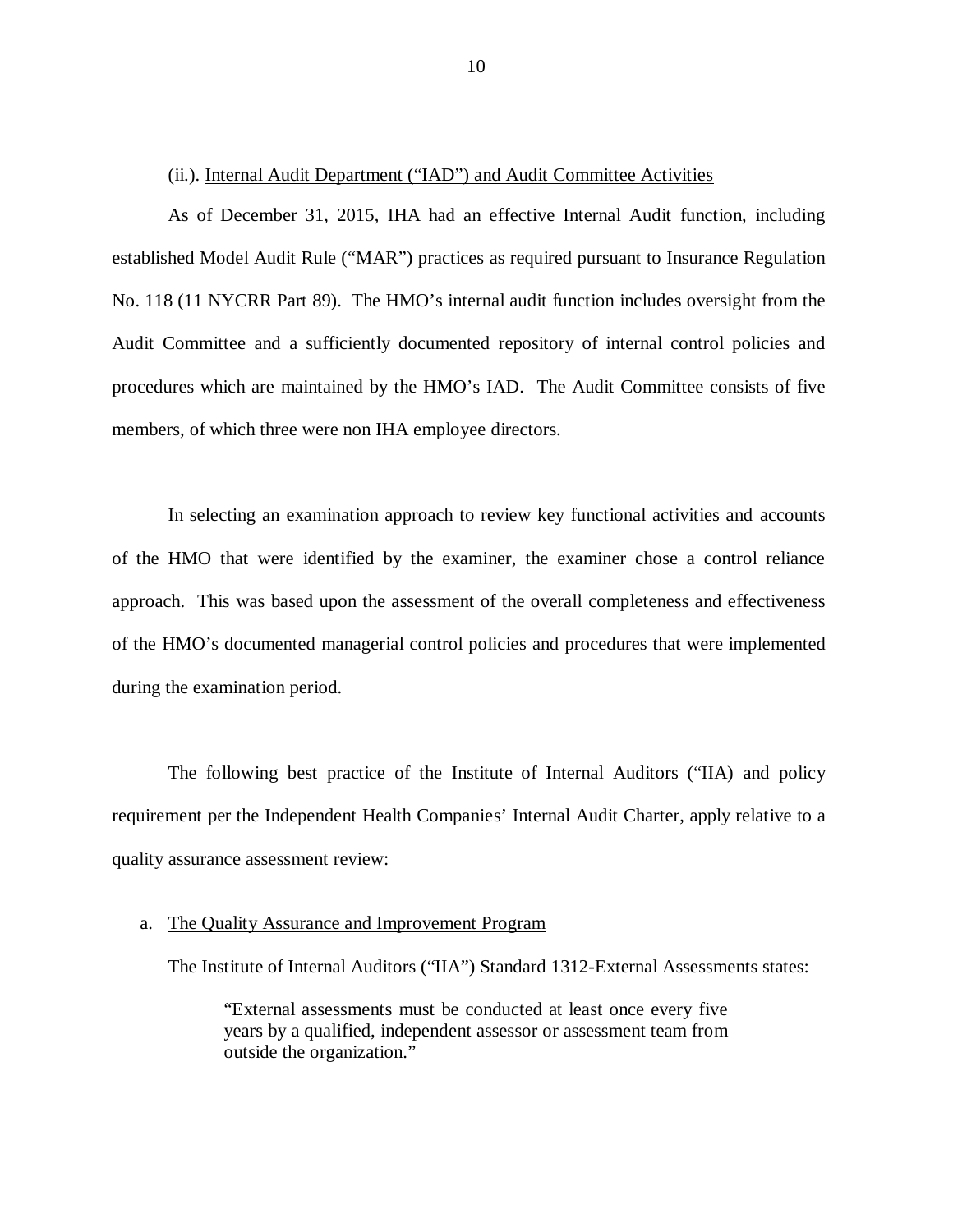to the Chief Audit Executive ("CAE") and the IAD the following: The HMO's Internal Audit Charter, under the section titled "Responsibility", delegates

> "4. Establish a quality assurance program by which the CAE assures the operation of internal audit activities."

 There was no quality assurance assessment performed on IHA's Internal Audit function by an external reviewer during the five-year period covered by this examination.

 Assessments and ensure that a quality assurance assessment by an external reviewer is performed on the HMO's IAD at least once every five years. It is recommended that IHA comply with the IIA's Standard 1312-External

 that the IAD's quality assurance program undergo an external review and assessment by a third- party reviewer at least once every five years. It is recommended that the HMO's existing Internal Audit Charter be revised to require

#### b. Internal Audit Department's management/Audit Committee's Follow-ups Reviews

The Internal Audit Charter provides the following requirement, under the captioned section titled "Reporting Accountabilities":

> "The manager of the activity or department receiving the internal audit report will respond to the Internal Audit within 10 business days, unless otherwise mutually agreed upon. This response will indicate what actions have been agreed with Internal Audit and are planned with regard to specific findings and recommendations in the internal audit report. Management will be held responsible for insuring that corrective action is taken and planned within a reasonable time period after a deficiency is reported. Internal Auditors will periodically review progress and provide executive management and the Audit Committee with status reports."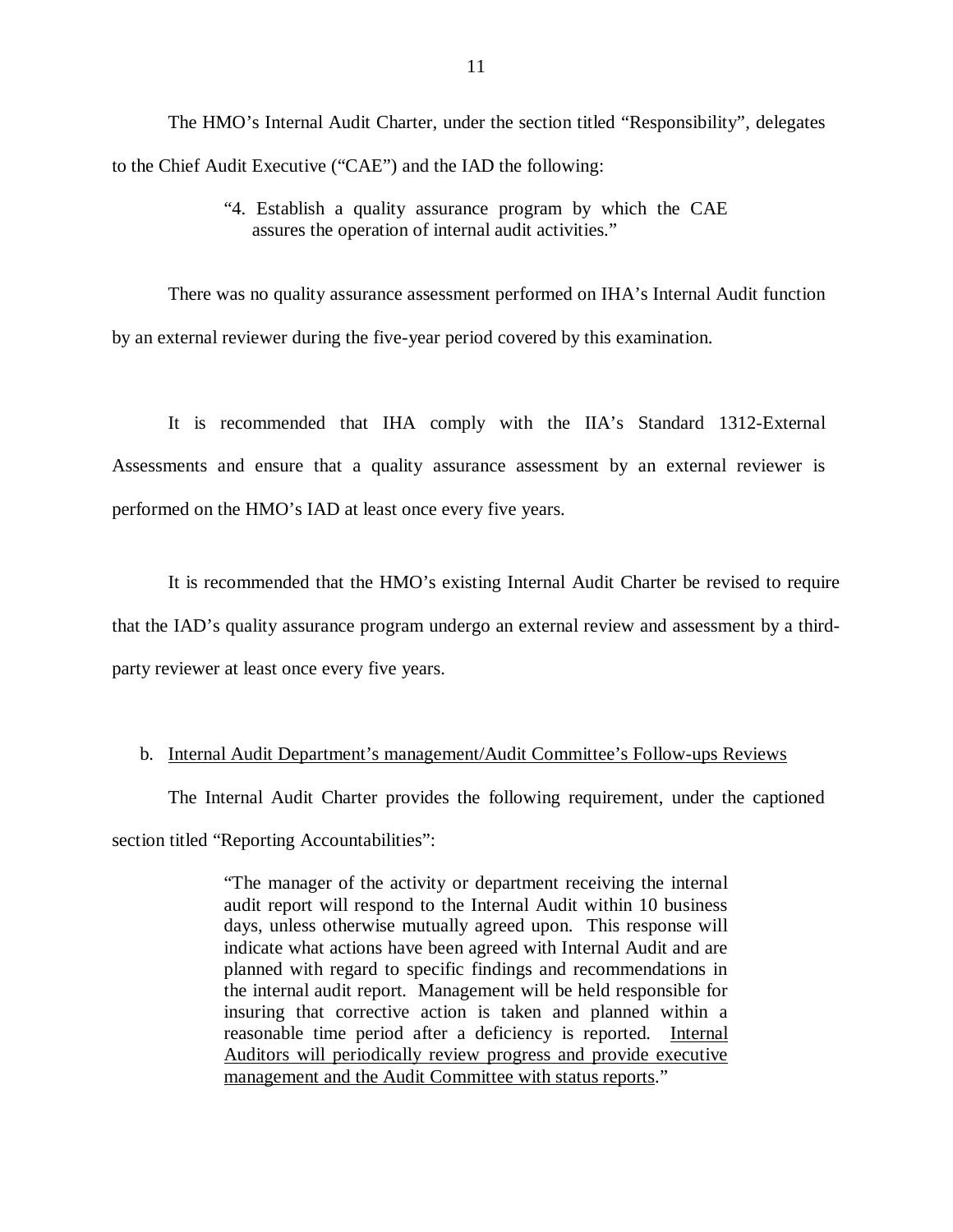IHA's IAD failed to comply with its Internal Audit Charter when it did not (i) perform periodic follow-up reviews to ensure management's remediation of identified internal audit findings and recommendations and (ii) provide executive management and the Audit Committee with status reports.

 perform periodic follow-up reviews with management to ensure that the IAD's findings and recommendations are properly addressed by management and (ii) provide the HMO's executive management and Audit Committee with periodic audit status update reports. It is recommended that the HMO's IAD comply with the Internal Audit Charter and (i)

#### c. Change in Audit Committee Membership

Section 89.12(e) of Insurance Regulation No. 118 (11 NYCRR 89) states the following:

 "The company shall submit written notification to the superintendent of the selection of its audit committee within 30 days of the effective date of this Part and within 30 days of any change in membership of the audit committee. The notice shall include a description of the reason for the change."

 During 2015 and 2016, IHA's Board of Directors implemented changes to the membership of the Audit Committee, but failed to notify the Department of Financial Services within 30 days of the changes, as required by Section 89.12(e) of Insurance Regulation No. 118.

 118 and provide written notification to the Department of Financial Services relative to any membership change of the HMO's Audit Committee within thirty days of the date of change, including a statement detailing the reason for the change. It is recommended that IHA comply with Section 89.12(e) of Insurance Regulation No.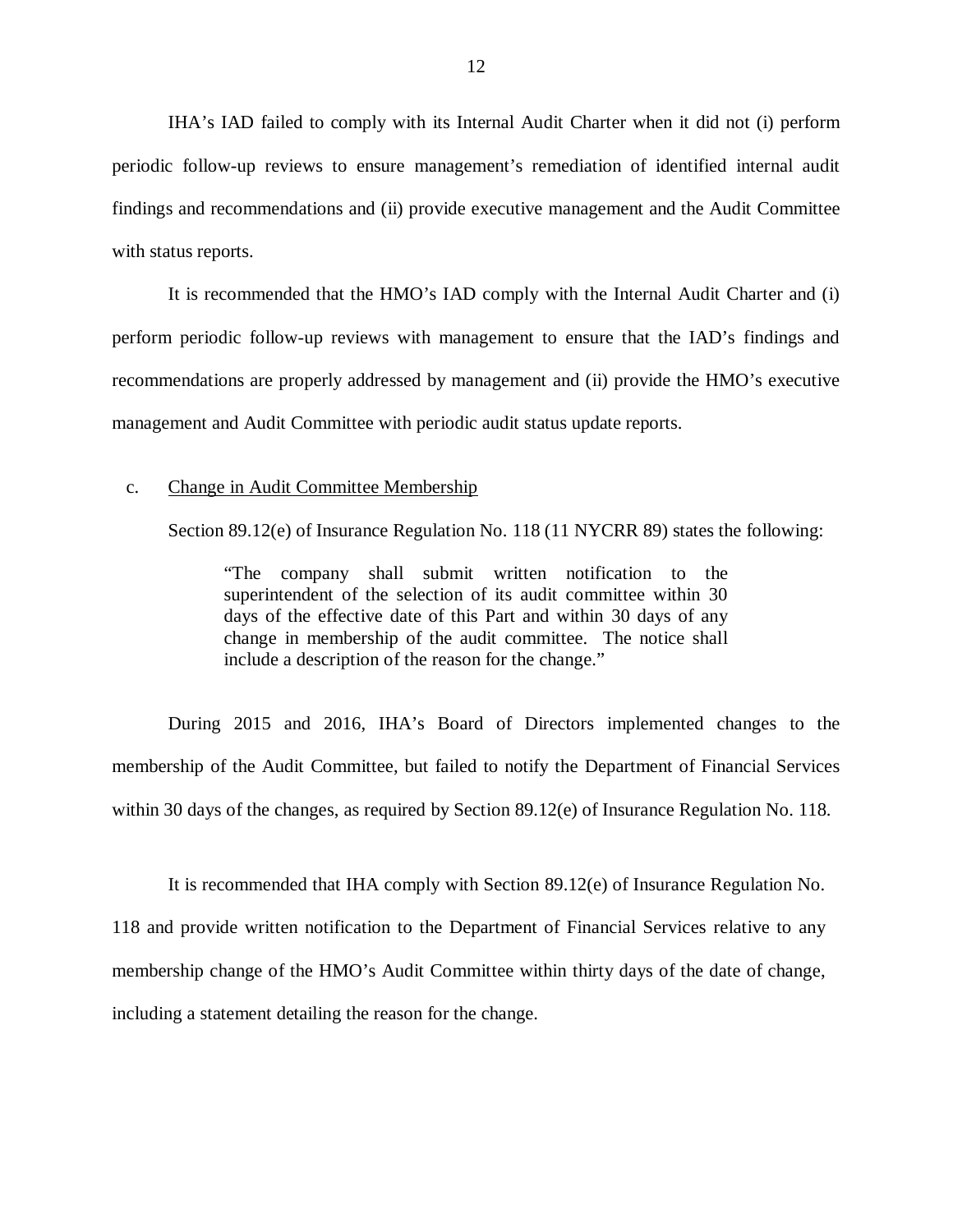#### B. Territory and Plan of Operation

 The HMO's service area, as stated in its Certificate of Authority as of December 31, 2015, included the following eight (8) western counties in the State of New York:

| Alleghany   | Erie    | Orleans |
|-------------|---------|---------|
| Cattaraugus | Genesee | Wyoming |
| Chautauqua  | Niagara |         |

 government business and 13% commercial comprehensive hospital and medical business (sold to Large Groups). The government business consisted of 70% Medicare and 29% New York State programs. programs. Following is a summary of the respective Federal and New York State government Chautauqua Niagara<br>
As of December 31, 2015, IHA's lines of business comprised collectively 87%

programs:

|                                                        | Percent         |
|--------------------------------------------------------|-----------------|
|                                                        | οf              |
| <b>Federal Government</b>                              | <b>Business</b> |
| Medicare Advantage Including Part D Prescription Drugs | 93.00%          |
| Medicare Advantage (Excluding Part D)                  | 7.00%           |
| <b>Total Federal Program</b>                           | 100.00%         |
| New York State                                         |                 |
|                                                        |                 |
| Medicaid                                               | 97.00%          |
| <b>Healthy New York</b>                                | 2.00%           |
| Child Health Plus                                      | 1.00%           |
| <b>Total New York State</b>                            |                 |

 **Note**: (1) Commencing in 2015, the HMO discontinued offering the New York Family Health Plus and commercial small group business.

(2) Commencing 2016, the HMO ceased offering Medicaid business in Niagara County.

Below is a summary of IHA's total annual premium income and member enrollment

between the years 2011 and 2015.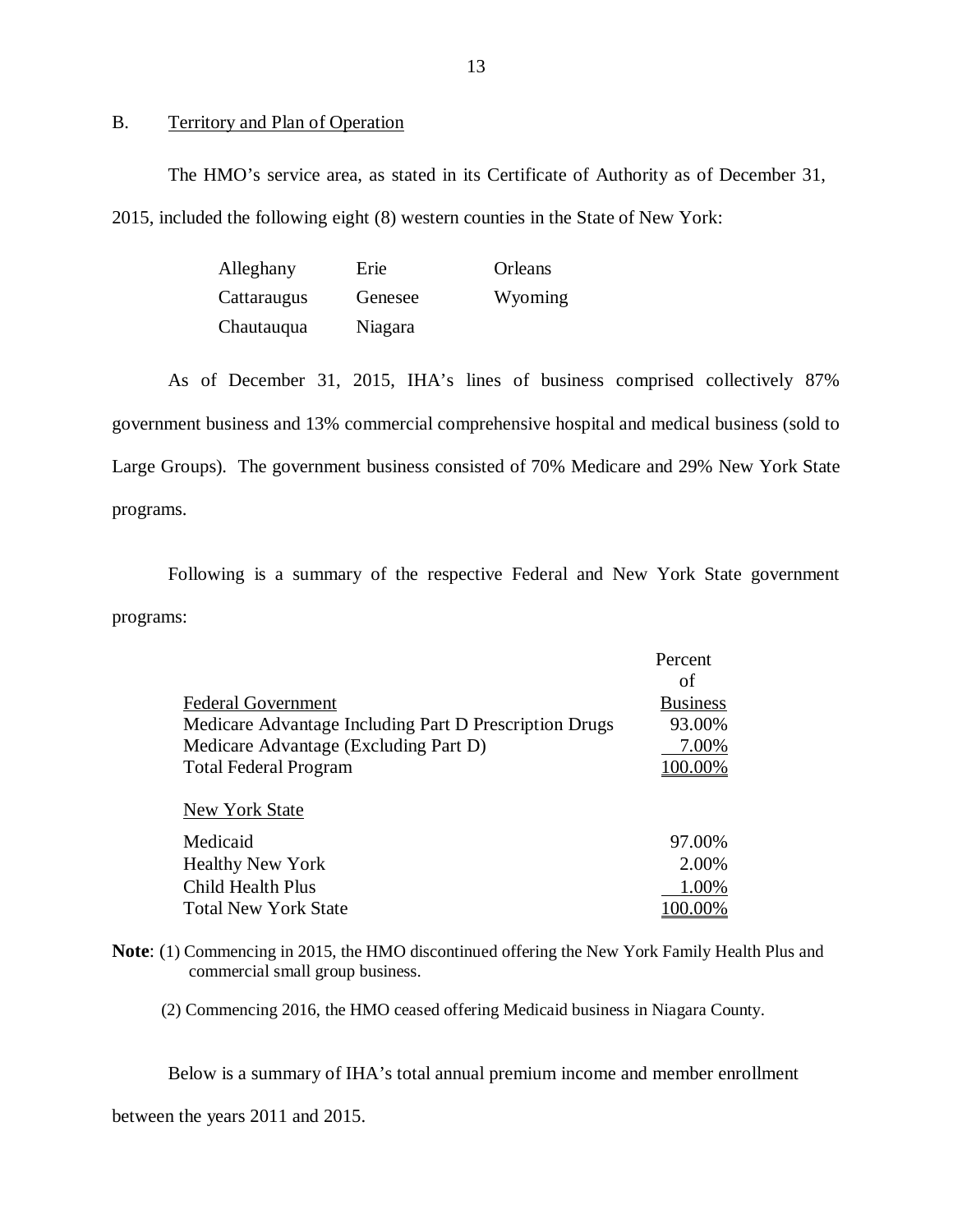|      | Premium         |            |
|------|-----------------|------------|
| Year | Income          | Enrollment |
| 2011 | \$1,213,093,913 | 176,409    |
| 2012 | 1,354,900,947   | 179,939    |
| 2013 | 1,356,118,935   | 181,099    |
| 2014 | 1,339,419,130   | 182,524    |
| 2015 | 1,507,696,135   | 204,047    |

 and 15.7%, respectively, between the years 2011 and 2015. The growth in premium during the period resulted from increases of 160% and 32%, respectively, in the New York State programs (i.e., Medicaid, Child Health Plus and Family Health Plus) and Federal (i.e., Medicare Advantage, including Part D and Medicare Advantage not including Part D) government programs writings. IHA's New York State government premium writings increased during the examination by \$238,544,158 from \$149,598,425 as of December 31, 2011 to \$388,142,583 as of December 31, 2015. The HMO's premium writings from its Federal government business (Medicare Advantage and Medicare Part D) increased by \$222,487,170 from \$694,910,090 as of December 31, 2011 to \$917,397,260 as of December 31, 2017. The aforementioned increases in IHA's government business were offset by a 40% decrease in the HMO's experience rated large group business with reported premium writings declining by \$131,288,208, from \$329,432,714 in 2011 to \$198,204,506 in 2015. As noted above, the total annual net premiums and member enrollment increased 24.3%

 IHA's total enrollment increased 15.7% during the examination period due to similar increases in the above mentioned HMO's government programs. The HMO's total year-end enrollment in New York State programs increased by 60%, from 50,401 to 80,393 enrollees between 2011 and 2015. The Medicare enrollment increased from 62,331 to 90,638 enrollees, an increase of 45% during the same period.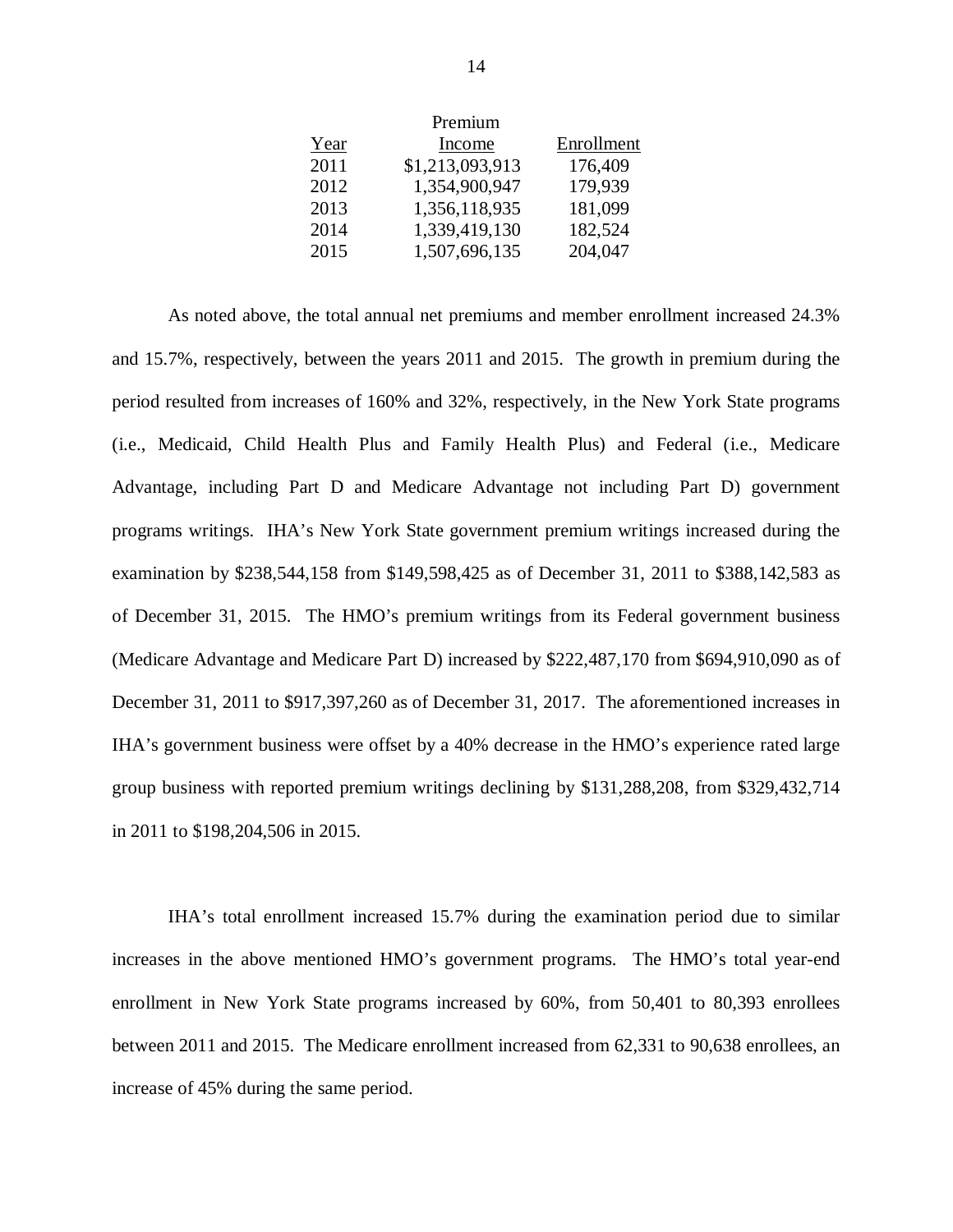<span id="page-16-0"></span> Offsetting the aforementioned enrollment increases in the two HMO government programs was a decrease of 30,897 members in IHA's commercial lines of business, as follows:

|                              | Enrollment |
|------------------------------|------------|
| Line of Business             | Decrease   |
| Large Group                  | 27,453     |
| <b>Small Group</b>           | 3,135      |
| Direct pay/Conversion        | 309        |
| Total decrease in membership |            |

 Selling and marketing of IHA's commercial HMO health insurance business was facilitated via a network of independent agents and brokers. IHA derives its Medicare business based on the HMO's Medicare Advantage and Medicare Part D contracts with the Centers for Medicare and Medicaid Services ("CMS").

 IHA provides comprehensive medical, hospital and prescription drug benefits to senior citizens age 65 and over and some disabled individuals under the age of 65. In turn, CMS pays IHA a monthly premium payment per member, per person, for each county. Higher rates are paid for less healthy members. CMS utilizes a risk-adjustment scoring methodology which includes the age, gender, health status and actual claims experience per member to retroactively adjust premiums in the subsequent year.

#### C. Reinsurance

 affiliate, Mason Insurance Company. The contract was terminated as of January 1, 2014. As of December 31, 2015, the HMO no longer ceded business to its Bermuda captive

 Simultaneous with the United States' implementation of the federal Affordable Care Act ("ACA") and IHA's participation in the New York State Health Insurance Exchange ("NYSHIE)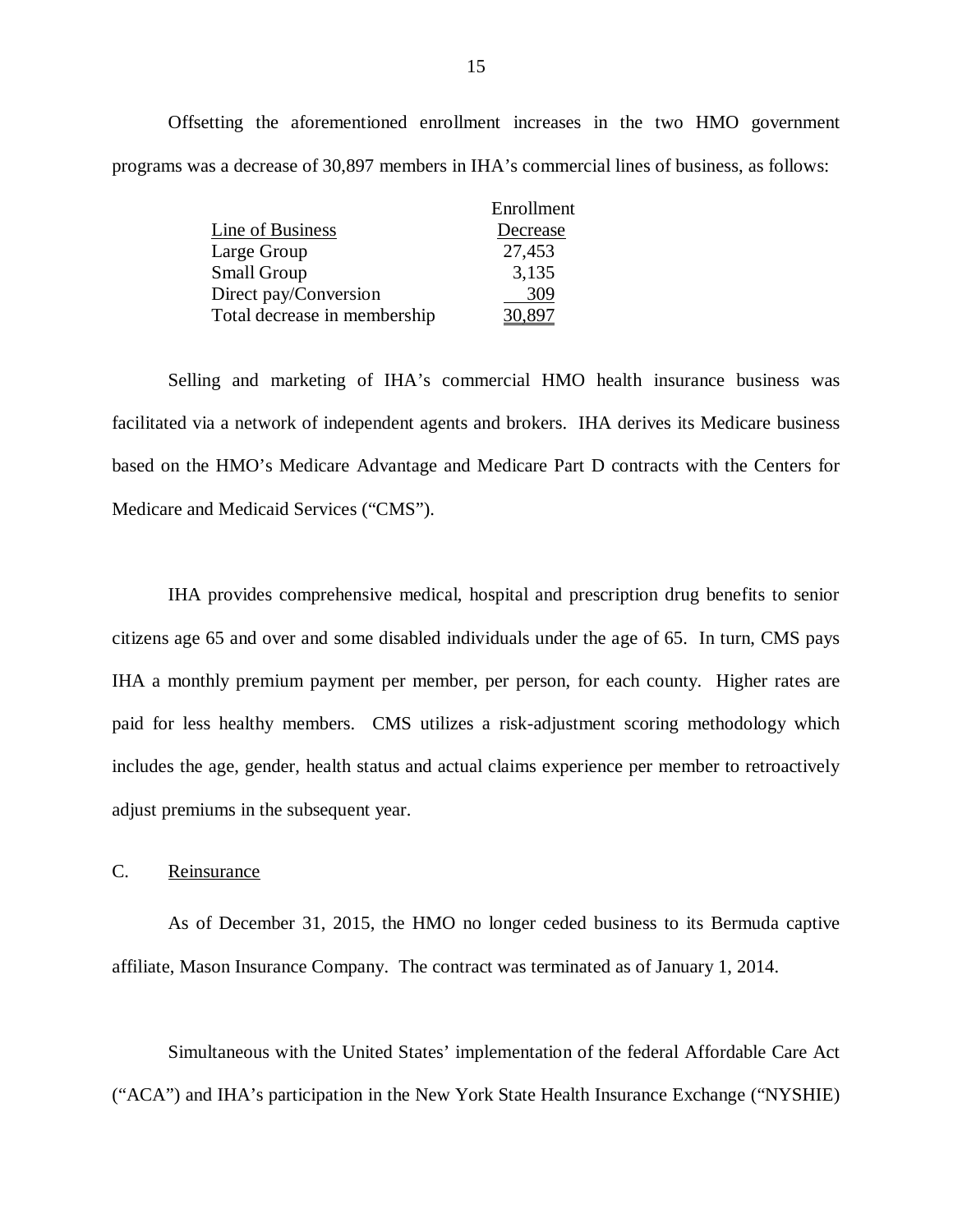effective January 1, 2014, the HMO derived reinsurance coverage under the ACA and New York State statutory pool programs as of December 31, 2015.

 for estimated reinsurance recoverable, \$38,573 for risk adjustment recoverable and \$0 amount neither recoverable or owed by IHA to the HHS pool. As of December 31, 2015, IHA, relative to the ACA 3Rs Program, reported \$0 amount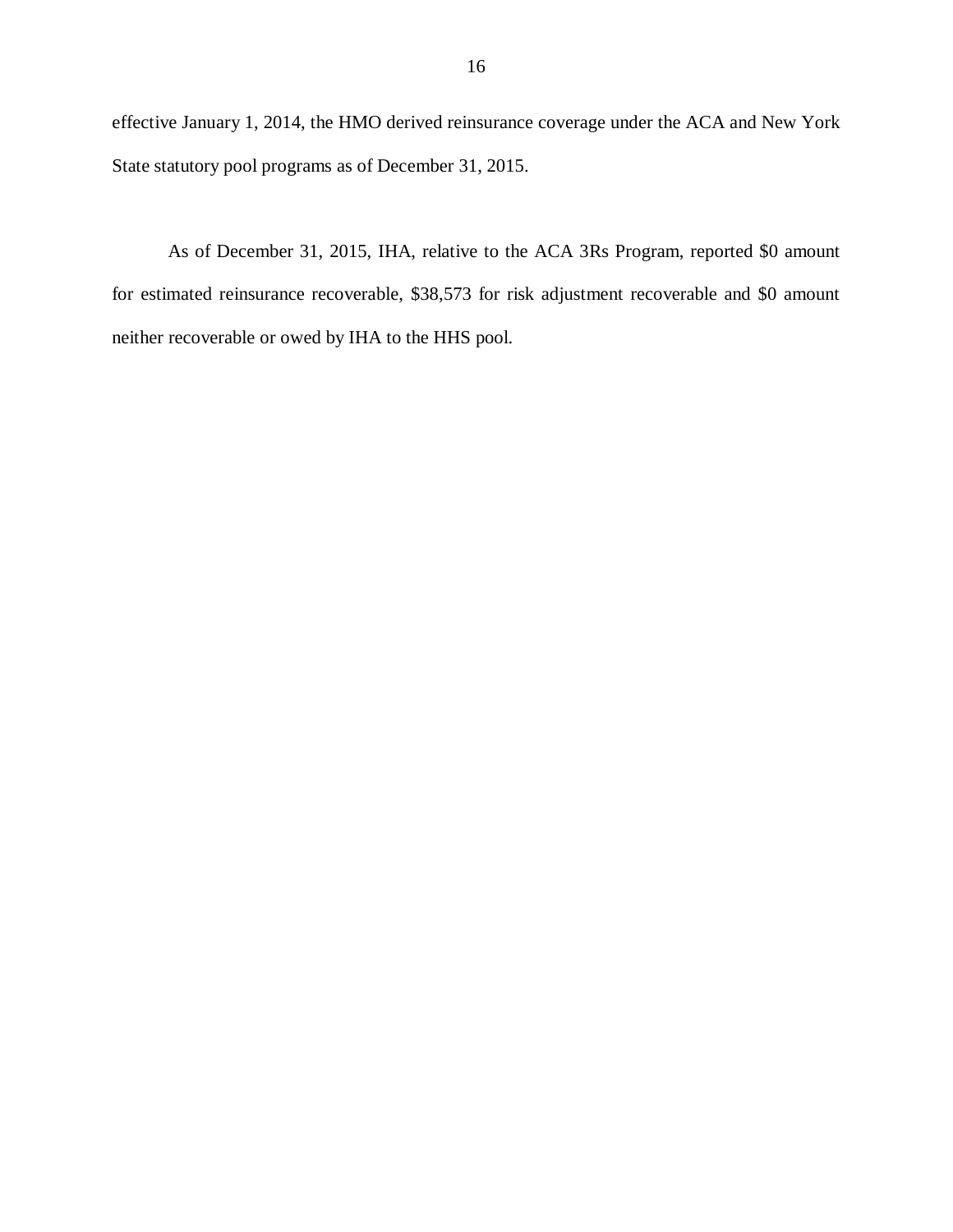#### <span id="page-18-0"></span>D. Holding Company System

 Below is a chart of the members within IHA's holding company system as of December 31, 2015:



**Note**: The four entities listed underneath IHC are wholly owned by IHC.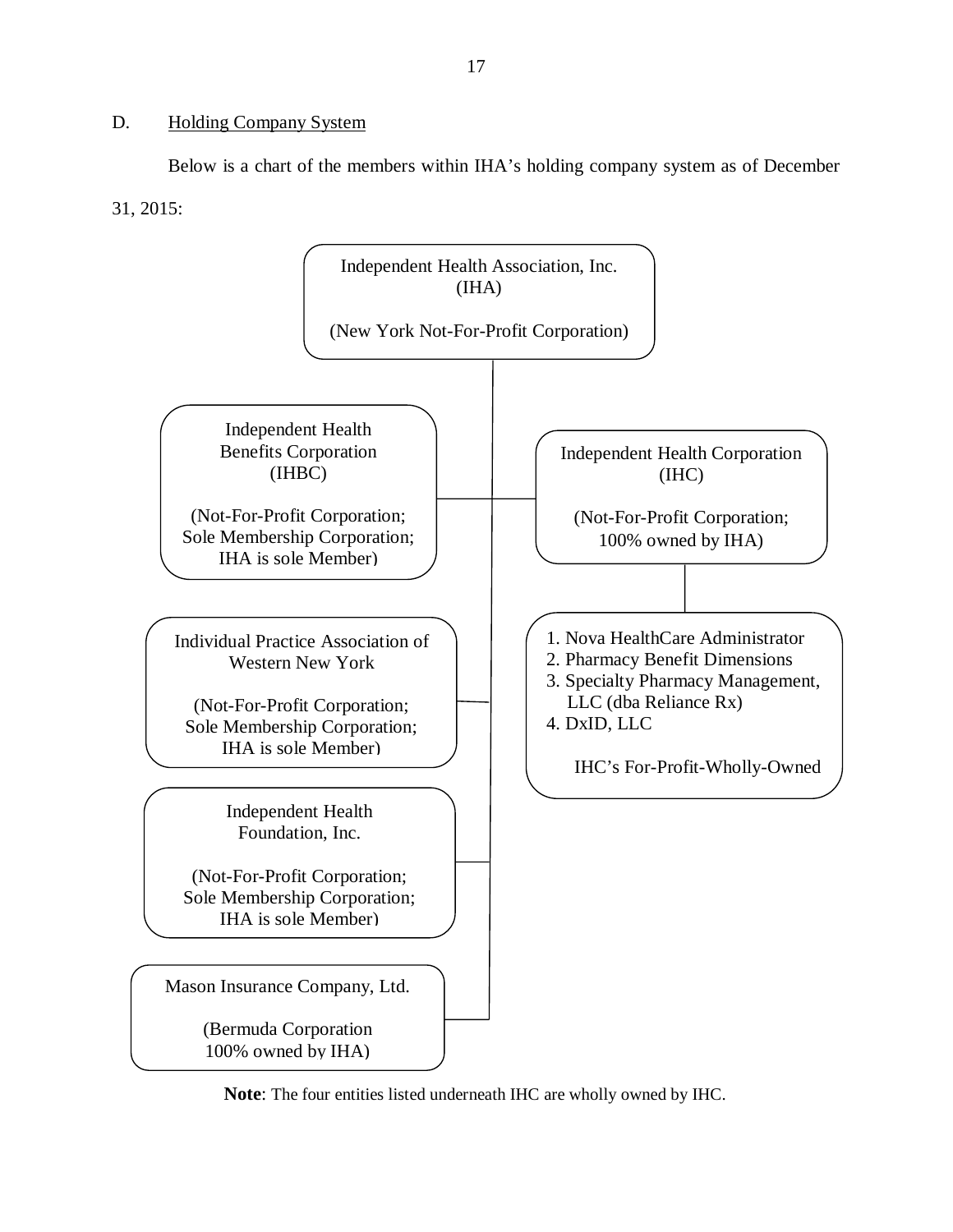Below is a description of the organizational structure and operating activities for select members within the holding company system:

#### (i). Independent Health Benefits Corporation ("IHBC")

 IHBC is a New York licensed not-for-profit health service corporation under Article 43 of the New York Insurance Law. The Plan is a wholly-owned subsidiary of IHA, which provides health and hospital services to members who are covered under IHBC subscriber contracts.

#### (ii). Independent Health Foundation (the "Foundation")

 The Foundation is a not-for-profit charitable foundation in which IHA is the sole member. The Foundation is exempt from income taxes under Section 501(c)(3) of the Internal Revenue Code, operating as a Section 509(a)(3) Type 1 Supporting Organization. The Foundation is a community resource dedicated to improving the health and well-being of Western New York residents through health awareness, prevention, wellness, education and other programs focused on community priorities.

#### (iii). Independent Health Corporation ("IHC")

 IHC is a New York for-profit company and a wholly-owned subsidiary of IHA which together with its other direct owned subsidiaries, provides the following third party and affiliated administrative services: (i) self-funded administration services, (ii) self- funded insurance funds (SFS), (iii) pharmacy benefit management service, (iv) flexible spending accounts, (v) contract printing services to IHA's affiliates, (vi) specialty pharmaceutical products, and (vii) consulting services for Medicare Advantage and Medicaid and Medicare community support under Programs of All- Inclusive Care for the Elderly ("PACE") plans. IHC also owns and maintains a provider network of participating hospitals, physicians and ancillary providers (IHC Network).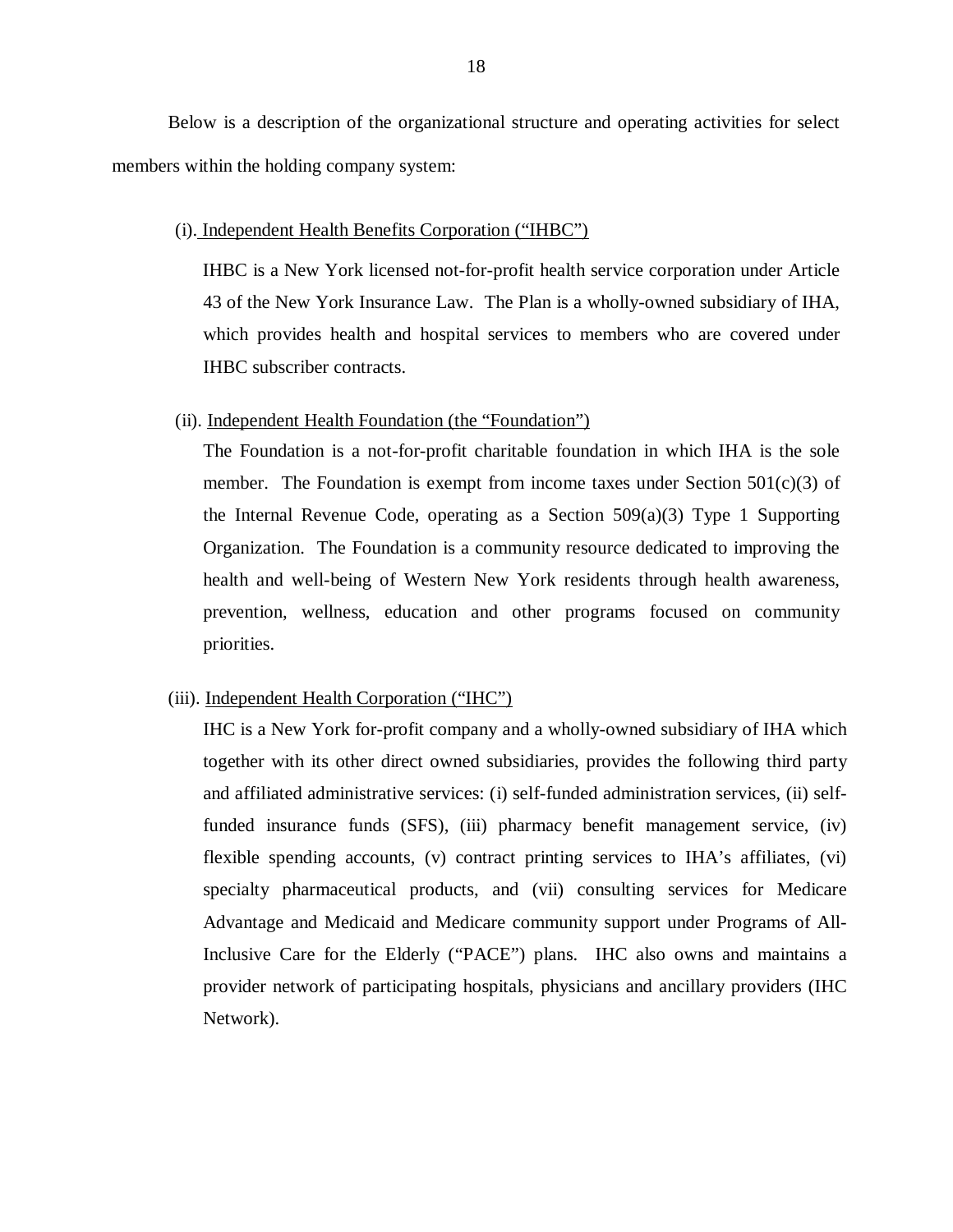(iv). Nova Healthcare Administrators, Inc. ("Nova")

 Nova is a direct and wholly-owned subsidiary of IHC. The entity administers health services that are covered under the self-funded benefit plans sponsored by employer groups, unions and insurers for their associated members and/or plan participants.

(v). Independent Health's Pharmacy Benefit Dimensions, LLC ("PBD")

 PBD is a direct and wholly-owned subsidiary of IHC, which provides pharmacy benefit management services to employers and other entities, including health service companies, health insurers and health maintenance organizations.

(vi). Specialty Pharmacy Management, LLC ("dba Reliance Rx")

 Special RX is a direct and wholly-owned subsidiary of IHC which provides high cost specialty drugs to members of IHA, IHBC and IHC's/Nova's self-insured groups.

(vii). DxID LLP ("DxID")

 DxID is a direct and wholly-owned subsidiary of IHC and a single member disregarded Limited Liability Company. The Company is organized under Section 204 of the New York State Limited Liability Company Law. The Company primarily provides consulting services for Medicare reimbursement to Medicare Advantage and PACE plans throughout the United States.

#### (viii). Independent Practice Association of Western New York ("IPA/WNY")

 IPA/WNY has contractual arrangements with IHA to provide and/or arrange medical and pharmaceutical services to IHA's subscribers (excluding Medicaid), including Medicare-eligible participants, who reside primarily in the geographic region. In return, IPA/WNY receives a capitation fee and various administrative services provided by IHA. IPA/WNY is a not-for-profit, taxable entity for federal and New York State purposes. IHA is the sole member corporation in IPA/WNY.

(ix). Mason Insurance Company, Ltd. of Bermuda ("Mason")

 Mason, a Bermuda based captive insurance company, is a wholly-owned subsidiary of IHA and a non-authorized New York reinsurer. It provided reinsurance under contracts with IHA during the examination period. At the end of 2013, IHA ceased reinsuring business with Mason, which is currently a shell company.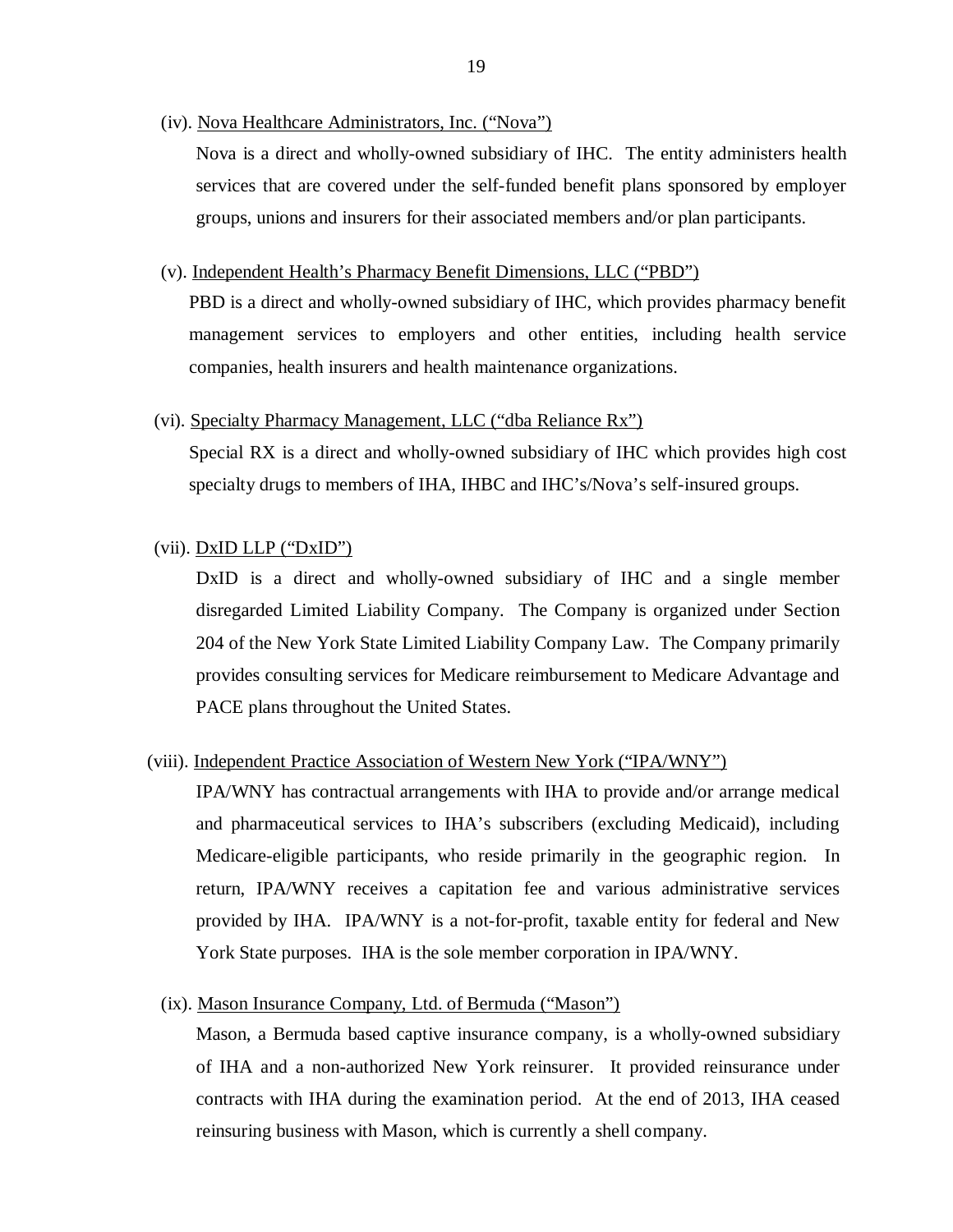IHA held the following inter-company agreements as of December 31, 2015:

 (i). Administrative Services Agreement with IHBC originally effective January 1, 2013 and subsequently amended to be effective November 17, 2015

 The original agreement was approved by the Department effective March 19, 2013 and an amended agreement was approved on November 17, 2015. The agreement calls for IHA to provide IHBC with the following consultative and administrative services, including IHBC's Medicare Prescription Plan and Employer Group Waiver Plan: (a) financial, (b) legal, (c) internal operations, (d) management information services, (e) marketing consultation, (f) development, revision and refinement of: health care services, products, systems, policies, procedures and software support, to enhance the business of IHBC and (g) such other services as IHBC may from time-to-time request.

#### (ii). **IHC Administrative Services Agreement effective January 1, 2013**

 The captioned agreement was approved by the Department effective March 19, 2013. It calls for IHC to provide IHA and/or the HMO's membership with consultative and administrative services in connection with the administration and issuance of debit cards to IHA membership, access to IHC's provider networks, and such other services as needed by IHA and its membership from time-to-time.

#### (iii). Nova Administrative Services Agreement, Inc. effective January 1, 2014

 The captioned agreement was approved by the Department of Financial Services effective December 30, 2014 for a 12-month term that commenced January 1, 2014 to December 31, 2014. It thereafter renews automatically annually until December 31, 2018. The agreement calls for IHA and Nova to provide each other with the following services: IHA provides Nova with (a) administrative, (b) financial, (c) legal human resources, (d) information systems, (e) marketing consultation, (f) healthcare services and (g) such other services as requested by Nova. Simultaneously, Nova provides IHA with (a) debit card administration and co-pay reimbursement claims processing and (b) other services as required by IHA.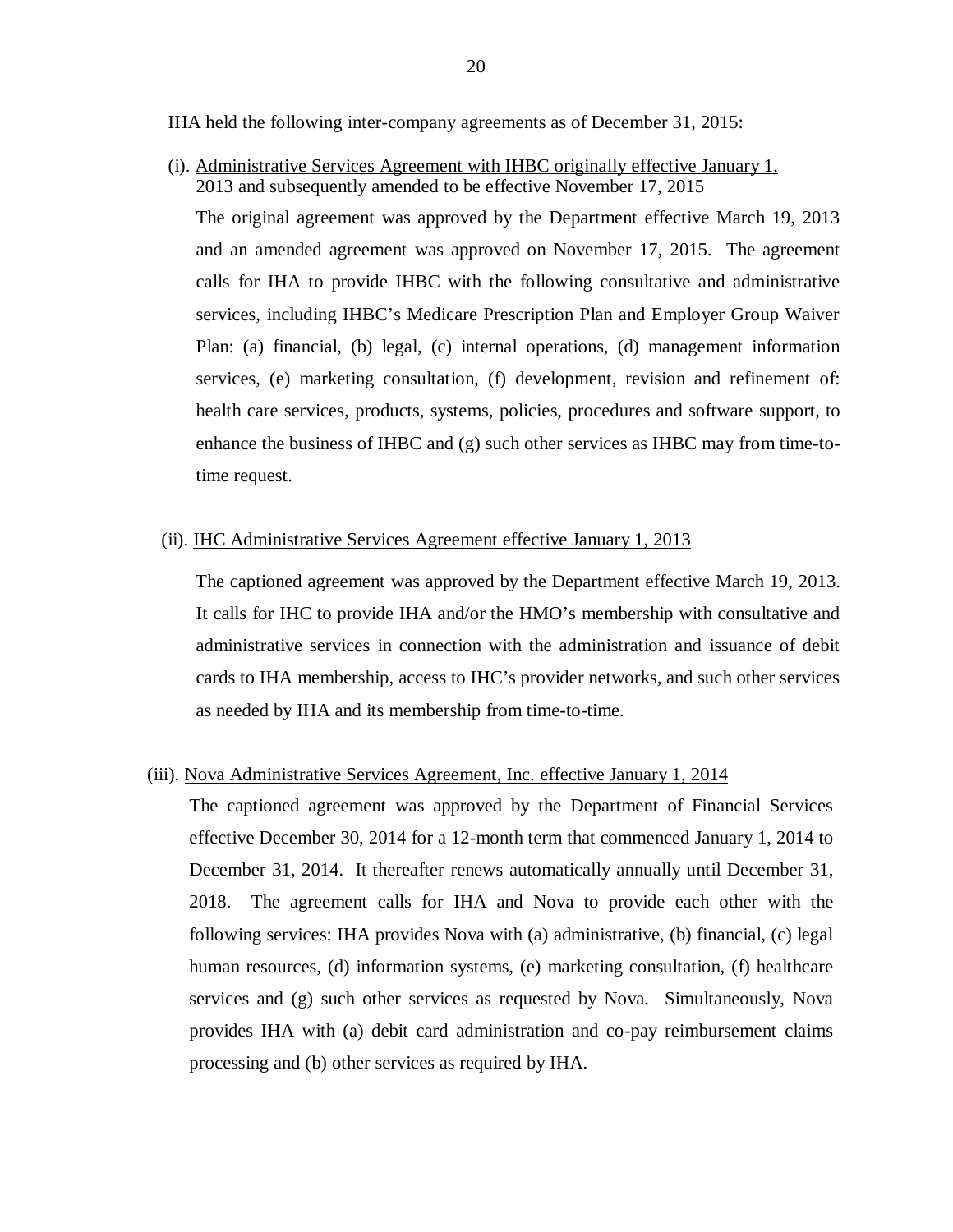(iv). Independent Health's Pharmacy Benefit Dimensions, LLC ("PBD") Administrative Services Agreement effective December 30, 2013 and as last amended effective January 1, 2015

 The initial agreement was approved by the Department effective June 12, 2014 and an amended agreement was approved effective November 17, 2015. The agreement calls for IHA and PBD to provide each other with the following services: IHA provides PBD with (a) administrative, (b) financial, (c) legal human resources, (d) information systems, (e) marketing consultation, (f) healthcare services and (g) such other services as requested by PBD. PBD provides IHA with (a) pharmacy benefits management services, (b) members' eligibility and enrollment files processing, (c) claim payments, (d) EOBs issuance, (e) administration and processing of rebate contracts, (f) Quality Assurance and auditing services of IHA's claim payments functions and (g) other administrative functions and services.

 (v). Specialty Pharmacy Management, LLC dba Reliance ("Specialty RX") Administrative Services Agreement effective January 1, 2014

 The captioned agreement was approved by the Department of Financial Services effective December 31, 2014, calls for IHA to provide Specialty RX with the following services: (a) administrative, (b) financial, (c) legal human resources, (d) information systems, (e) marketing consultation, (f) healthcare services and (g) such other services as requested by Nova.

Section 98-1.10(c) of Department of Health Part Regulation 98 (Title 10 NYCRR) states

in part the following:

 "…Thirty days prior notice to the commissioner and,…the superintendent, is required before entering into the following transactions between a controlled MCO and any person in its holding company system:… an agreement for rendering services on a regular or systematic basis;…"

 the agreements' effective dates. The HMO submitted to the Department the following agreements more than 30 days after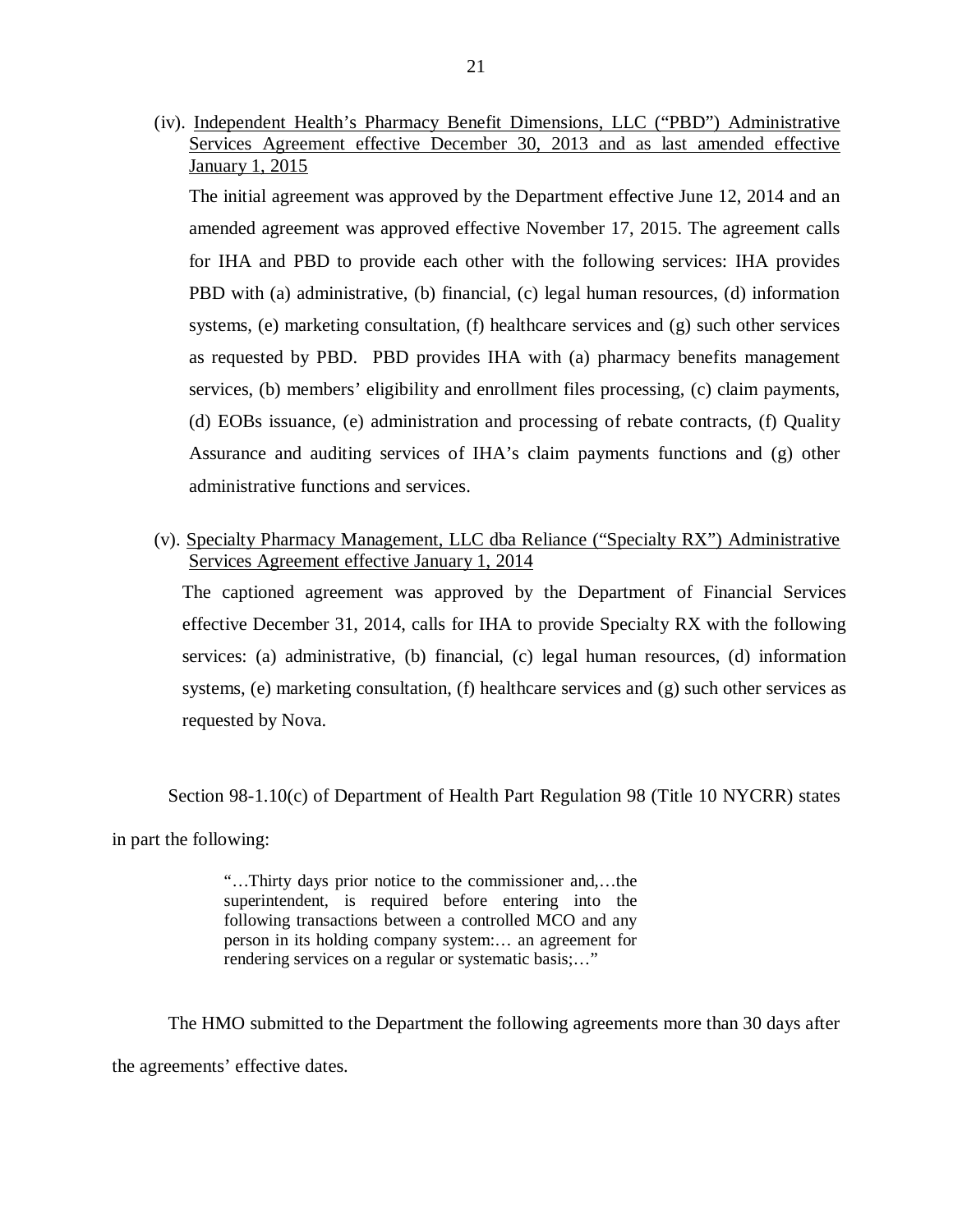|                                                |                       | Agreement's | DFS'       |
|------------------------------------------------|-----------------------|-------------|------------|
|                                                | Agreement's           | Submission  | Approval   |
| IHA's Affiliated Agreement with:               | <b>Effective Date</b> | Date        | Date       |
| Independent Health Benefits Corporation        | 01/01/2013            | 02/27/2013  | 03/19/2013 |
| <b>Independent Health Benefits Corporation</b> | 01/01/2014            | 10/14/2014  | 12/30/2014 |
| <b>Independent Health Corporation</b>          | 01/01/2014            | 10/14/2014  | 12/30/2014 |
| Nova Healthcare Administrators, Inc.           | 01/01/2014            | 10/14/2014  | 12/30/2014 |
| Specialty Pharmacy Management LLP              | 01/01/2014            | 10/14/2014  | 12/30/2014 |

 Regulation Part 98 (Title 10 NYCRR) and submit all intercompany agreements at least thirty days prior to the date in which such agreements take effect. It is recommended that IHA comply with Section 98-1.10(c) of Department of Health

#### E. Allocation of Expenses

 Companies on the basis of the (i) Internal Consulting and (ii) Internal Allocation methodologies, the details of which are described below: Expenses incurred during the examination period were allocated among the IHA

#### (i). Internal Consulting:

 Under the captioned expense allocation method, joint costs specific to IHA employee salaries and wages, health insurance, retirement benefits, etc., incurred in connection with IHA's personnel performing services across the various Independent Health umbrella products, lines of business cost centers and affiliates (e.g., segments), are allocated/charged back to those business segment members that are the recipients of IHA's personnel services. Such costs otherwise incurred by the associated personnel of affiliated members are excluded from this process and recorded as direct expenses of such of the members.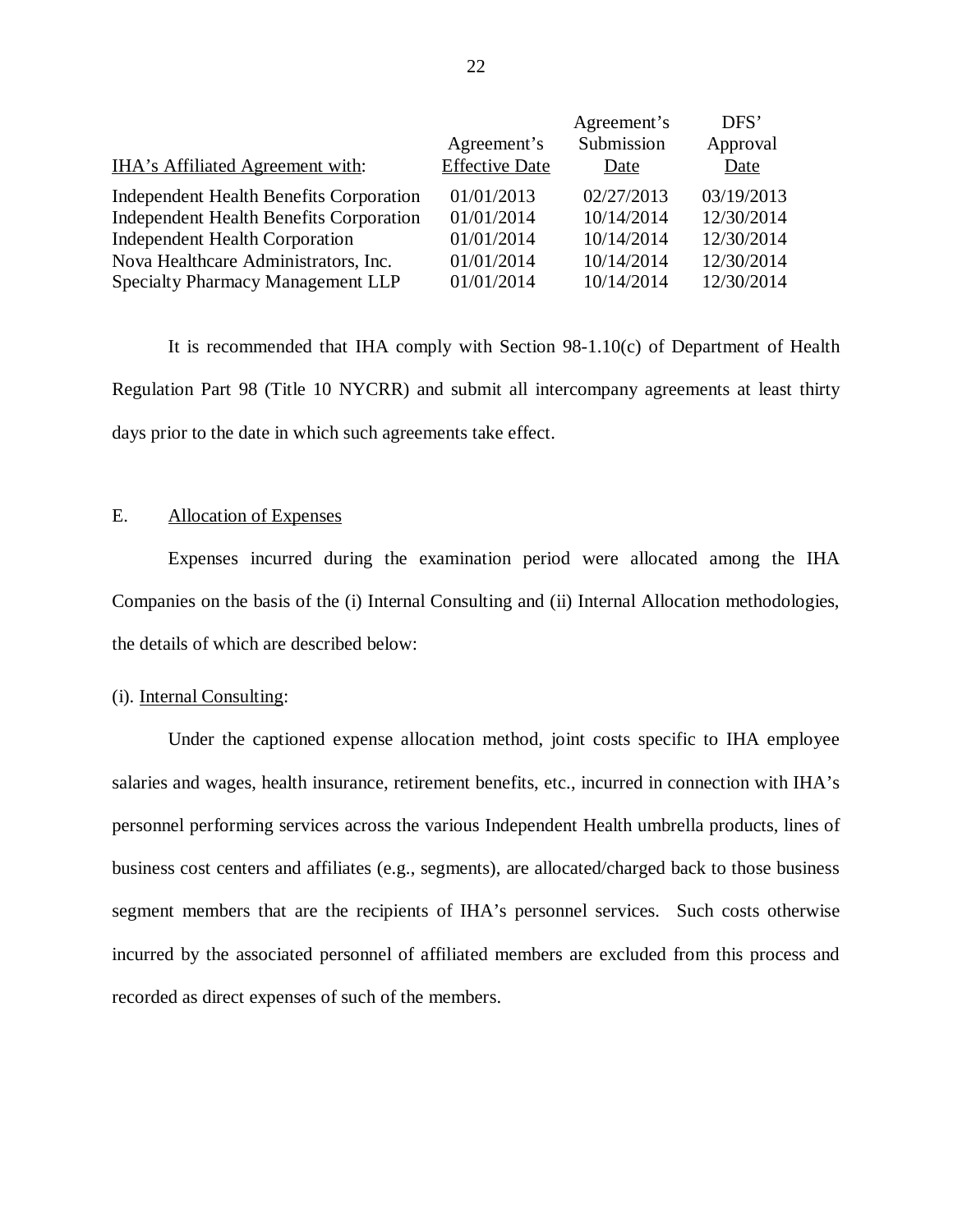#### (ii). Internal Allocation Process:

 directly to a particular segment(s), but rather require an allocated portion of the overall expense to two or more segments (joint expenses). If a segment does not record a particular administrative expense directly, it will receive an allocated portion of the overall expense. Such expenses include the following: personnel expenses (not otherwise allocated via the Internal Consulting Process), occupancy, amortization, facilities depreciation, IT depreciation, IT maintenance, insurance, external consulting, and certain miscellaneous expenses. The captioned method provides for those administrative expenses that are not traceable

 During the examination period, IHA provided employee and other administrative services to its direct controlled individual practice association, IPA/WNY. It was noted IHA failed to allocate to IPA/WNY its proportionate share of IHA's employees and administrative expenses incurred by IHA on behalf of IPA/WNY. Based upon IHA's existing Medical Services Agreement with IPA/WNY, Article II - Duties and Responsibilities of IHA, Sections F and N, the following apply:

- "F IHA should maintain an information management system and should provide data and reports IPA/WNY to enable IPA/WNY to conduct utilization review, Peer Review, Quality Improvement and Quality Assurance programs and to assist IPA/WNY to otherwise meet its responsibilities."
- "N. IHA shall provide IPA/WNY with administrative staff service and other financial resources to enable IPA/WNY to fulfill its responsibilities as set forth in Sections A, B, C, D, E, F, G, H, J. M, R, S, T and U Of Article III hereof."

 NAIC Statement of Statutory Accounting Principles ("SSAP") No. 70, paragraph 8, states the following:

> "8. Many entities operate within a group where personnel and facilities are shared. Shared expenses, including expenses under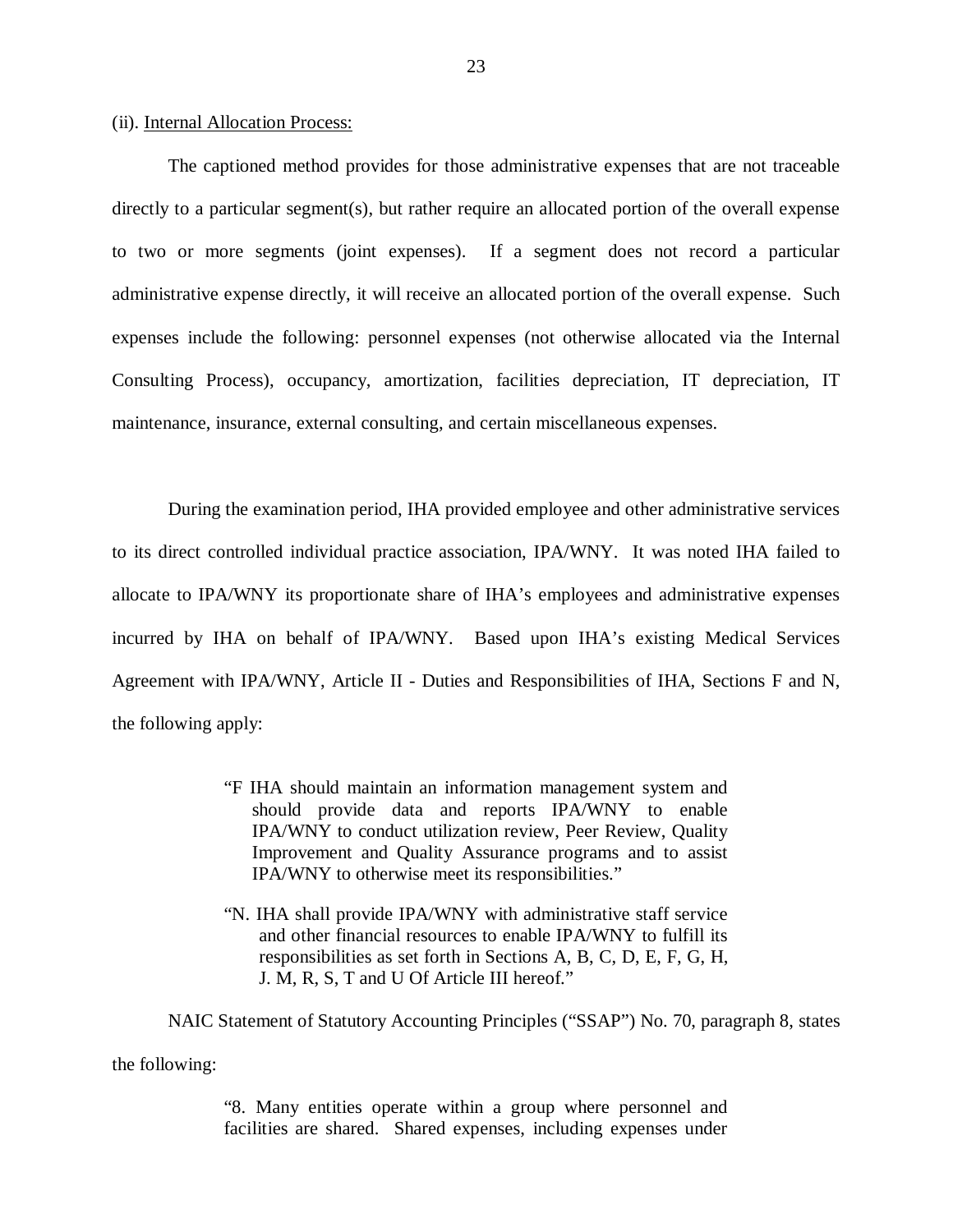the terms of a management contract, shall be apportioned to the entities incurring the expense as if the expense had been paid solely by the incurring entity…"

 Section 105.25(a)(1) of Insurance Regulation No. 30 (11 NYCRR Part 105) states in part the following:

> "Whenever personnel or facilities are used in common by two or more companies, or whenever the personnel or facilities of one company are used in the activities of two or more companies, the expenses involved shall be apportioned in accordance with Part 106 relating to Joint Expenses, and such apportioned expenses shall be allocated by each company to the same operating expenses classifications as if the expenses had been borne wholly…"

 Agreement with IPA/WNY, IHA provides personnel (i.e., clerical, tactical and expert) and other financial support necessary for IPA/WNY to perform its contractual obligation to administer provider healthcare services to IHA's members. Such related costs are deemed joint incurred expenses of IHA and IPA/WNY, respectively. However, such joint expenses were borne solely by IHA with no expense allocation charged back to IPA/WNY, as required pursuant to SSAP No. 70 and Department Regulation No. 30 (11 NYCRR Parts 105-109). In accordance with IHA's implementation of its intercompany Medical Services

 Principles ("SSAP") No. 70 and Insurance Regulation No. 30 relative to IHA's Administrative Medical Services Agreement with IPA/WNY, and allocate to IPA/WNY all personnel and other administration costs incurred by IHA on behalf of IPA/WNY. It is recommended that IHA comply with NAIC Statement of Statutory Accounting

 Insofar as the Medical Services Agreement, which has an effective date of September 24, 1996, and never having contained an expense sharing/allocation clause, such Agreement should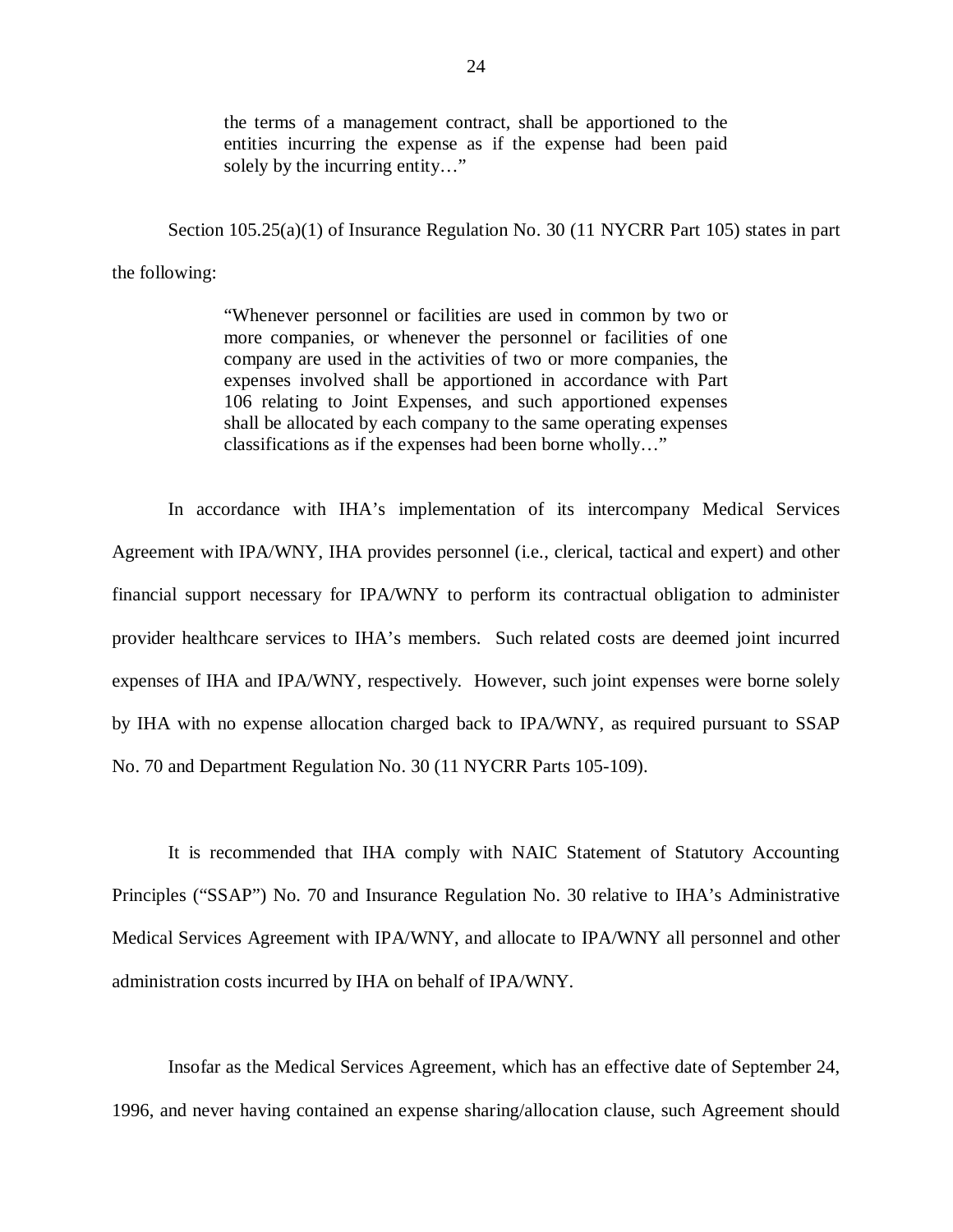be amended to incorporate and comply with the requirements set forth in SSAP No. 70, Insurance Regulation No. 30 (11NYCRR Parts 105-109).

 IPA/WNY, update the Agreement and file with the Department of Financial Services and the Department of Health for a review of compliance with the requirements of SSAP No. 70 and Insurance Regulation No. 30 regarding the allocation of joint expenses incurred by IHA on behalf of IPA/WNY. It is recommended that IHA, relative to its existing Medical Services Agreement with

#### F. Significant Operating Ratios

 During the period under examination, the HMO reported the following significant operating ratios on the basis of earned premiums to incurred claims, claims adjustment expenses and general administrative expenses reported for the five-year examination period 2011 and 2015:

| Account                                  | Amount          | Ratio     |
|------------------------------------------|-----------------|-----------|
| Claims incurred                          | 6,132,201,161   | 90.6%     |
| Claims adjustment expenses incurred      | 203,298,259     | 3.0%      |
| General expenses incurred                | 573,150,937     | 8.5%      |
| Increase for reserve for A & H contracts | 38,610,000      | 0.5%      |
| Net underwriting loss                    | (176, 031, 297) | $(2.6)\%$ |
| Premiums earned                          | 6,771,229,060   | 100.0%    |

 business, including Part D Prescription Drug coverage, which accounted for approximately 91.0% of the above indicated net underwriting loss. The HMO's net underwriting loss resulted from losses within the Medicare line of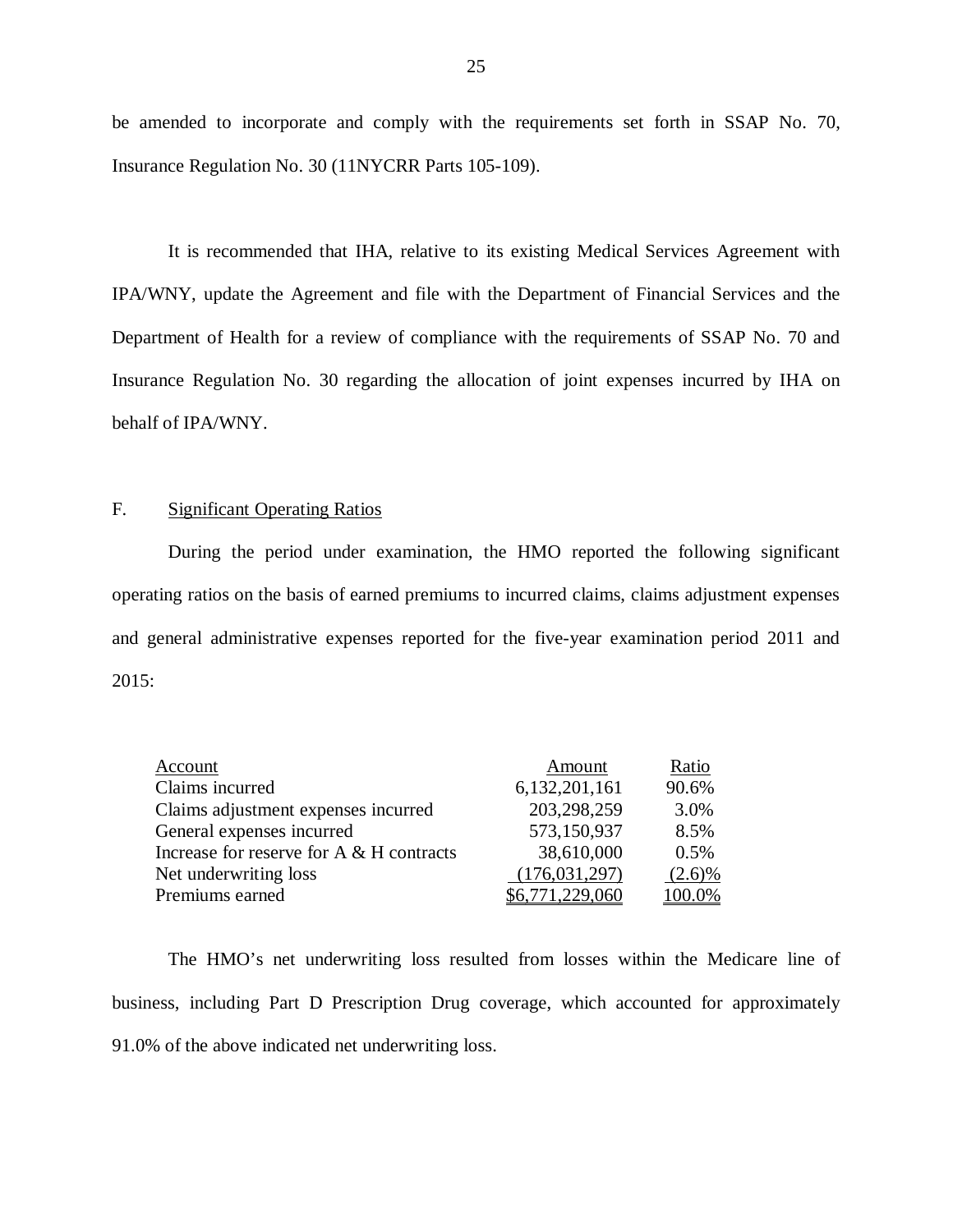<span id="page-27-0"></span> As of December 31, 2015, the HMO reported total adjusted capital and authorized control level risk-based capital in the amounts of \$337,305,671 and \$51,566,566, respectively, which resulted in a Risk Based Capital ratio of 654%. Such RBC ratio is in excess of any action levels.

#### G. Accounts and Records

#### (i). Federal Income Taxes

 Although exempt from federal and state income taxes pursuant to Section 501(c)(4) of the Internal Revenue Service Code, IHA is, however, subject to such taxes regarding non-health insurance related business income derived by the HMO. The HMO reported annually during the examination period, federal income taxes incurred as follows:

| Year | Amount        |
|------|---------------|
| 2011 | \$232,354     |
| 2012 | \$422,248     |
| 2013 | \$68,704      |
| 2014 | \$267,764     |
| 2015 | $$$ (325,753) |

 "Income Taxes", should have described that income taxes were associated with unrelated (i.e. non HMO) business income, primarily from IHA related party transactions. The Note did not include any specific details on the monetary amounts of the non-HMO business income. In the financial statements filed for IHA during the examination period, Note No. 9, titled

 insurance income on line 7 of the "Statement of Revenue and Expenses" of the Annual Statement Blank. It was noted that IHA did not report such nonrelated HMO business income in the "Statement of Revenue and Expenses" section of the HMO's filed Annual Statements during the examination The NAIC 2015 Annual Statement Instructions provide for disclosure of such non-health period.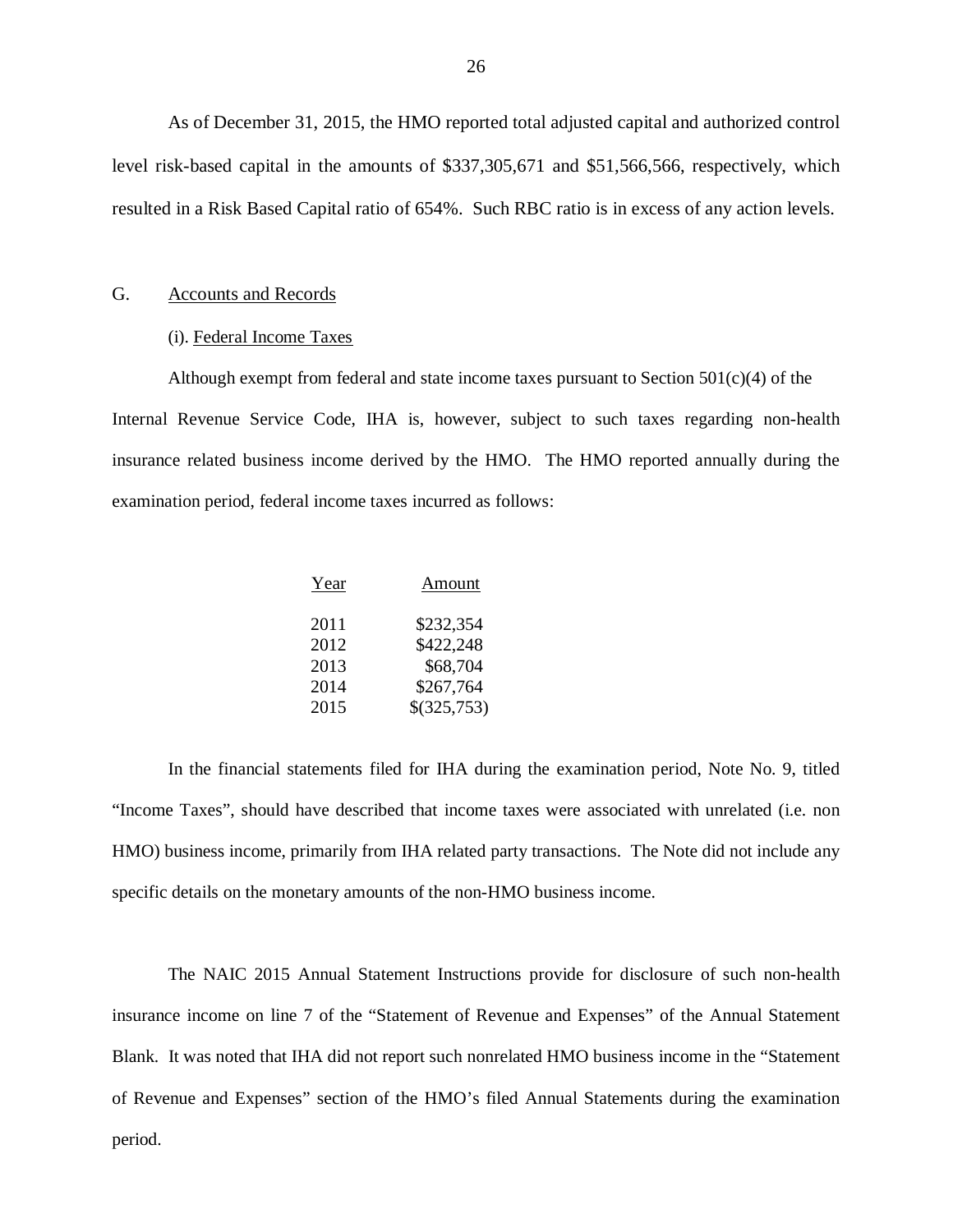nonrelated HMO business income on the requisite line item account of the "Statement of Revenue and Expenses" section of the HMO's annual statement filings. It is recommended that IHA follow the NAIC Annual Statement Instructions and report any

 of the HMO's financial statement filings with the Department, fully explain in the Note the nature of the income taxes/credits reported along with an accompanying summary of the source and specific monetary details of the business income associated with such income taxes disclosure. It is also recommended that IHA, relative to its income taxes/credits disclosure in Note No. 9

#### (ii). Replacement of IHA's actuary

The 2016 Health Annual Statement Instructions, page 2, paragraph 2, under the Actuarial

Opinion heading, states the following:

 "If an actuary who was the appointed actuary is replaced, the insurer shall within five business days notify the insurance department of the state of domicile of this event. The insurer shall also furnish the domiciliary commissioner with a separate letter within 10 business days of the notification stating whether in the 24 months preceding such event there were any disagreements with the former appointed actuary regarding the content of the opinion on matters of the risk of material adverse deviation, required disclosures, scopes, procedure, or data quality. The disagreements required to be reported in response to this paragraph include both those resolved to the former actuary's satisfaction and those not resolved to the former actuary's satisfaction. The insurer shall also in writing request such former actuary to furnish a letter addressed to the insurer stating whether the actuary agrees with the statements contained in the insurer's letter and, if not, stating the reasons he does not agree; and the insurer shall furnish such responsive letter from the former actuary to the domiciliary commissioner together with its own."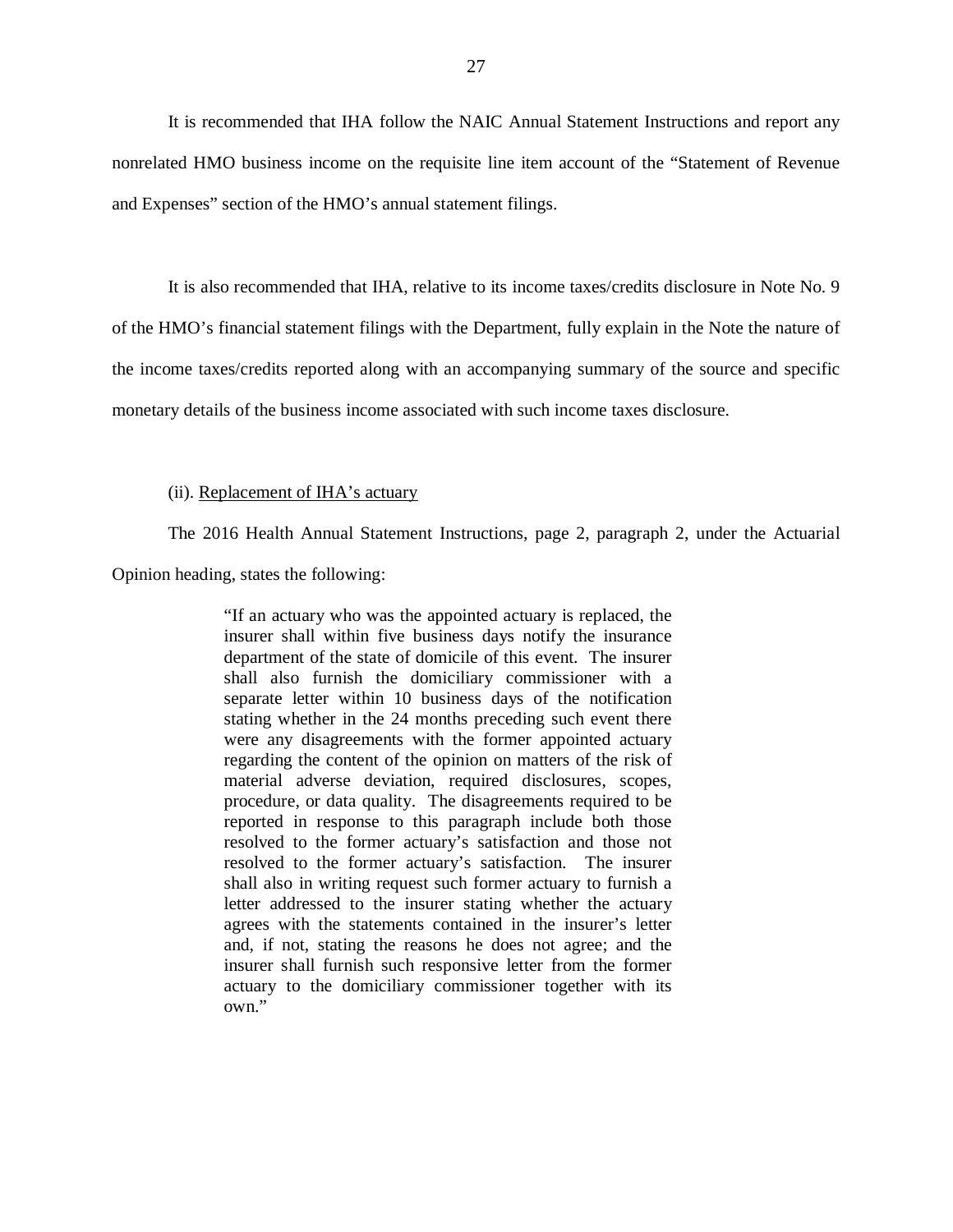<span id="page-29-0"></span> the Department with the requisite notification and other pertinent written communications, as required, relative to the replacing of the HMO's actuary. IHA replaced its actuary in February 2015 with a newly appointed actuary without providing

 when replacing IHA actuaries, by providing the Department with (i) notification of the HMO's replacement of its actuaries and (ii) attestations from the former actuaries regarding any disagreements within the preceding twenty-four months, with the HMO's management, on actuarial It is recommended that IHA comply with the NAIC Health Annual Statement Instructions related matters.

#### H. Medical Loss Ratio ("MLR") Review

 2015. The ACA requires insurers to spend a minimum percentage of premium dollars on medical services and to submit an annual MLR report to confirm this information. The Department reviewed the components of the MLR Report filings by utilizing the MLR Procedures Spreadsheet provided by the Center for Consumer Information and Insurance Oversight to review and test, as deemed appropriate, the following items in accordance with 45 CFR Part 158: The captioned comprised a review of the HMO's MLR Report filing as of December 31,

- Validity of the data regarding expenses and premiums that the issuer reported to the Secretary of Health and Human Services, including the appropriateness of the allocations of expenses used in such reporting;
- Whether the activities associated with the issuer's reported expenditures for quality improvement activities met the definition of such activities;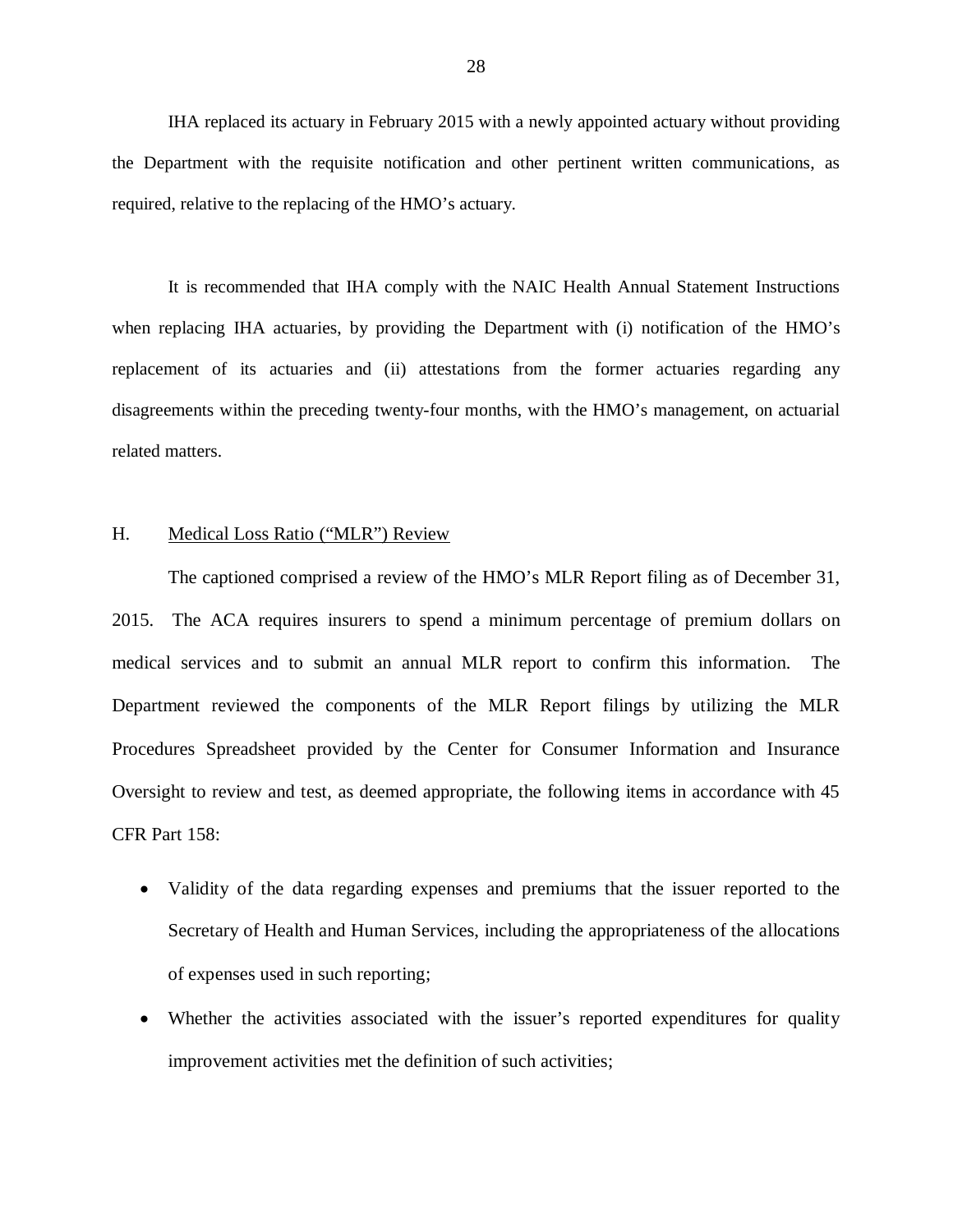<span id="page-30-0"></span>• The accuracy of rebate calculations, and the timeliness and accuracy of rebate payments as applicable.

 The Department's review did not reveal any exceptions or findings that requires additional disclosure regarding the HMO's MLR reporting.

#### $3.$ **3. FINANCIAL STATEMENTS**

 reported in the HMO's 2015 filed annual statement, a condensed summary of operations and a reconciliation of the surplus account for each of the years under review. The examiner's review of a sample of transactions did not reveal any differences which materially affected the Plan's financial condition as presented in the December 31, 2015 filed annual statement. The following statements show the assets, liabilities surplus as of December 31, 2015, as

#### Independent Accountants:

 financial condition as of December 31st for each of the years 2011 through 2015 within the examination period, and the related statements of operations, surplus, and cash flows for the year then ended. The firm of D&T was retained by the HMO to audit IHA's statutory statements of

D&T concluded that the statutory financial statements presented fairly, in all material respects, the financial position of the Plan at the respective audit dates. Balances reported in these audited financial statements were reconciled to the corresponding years' annual statements with no discrepancies noted.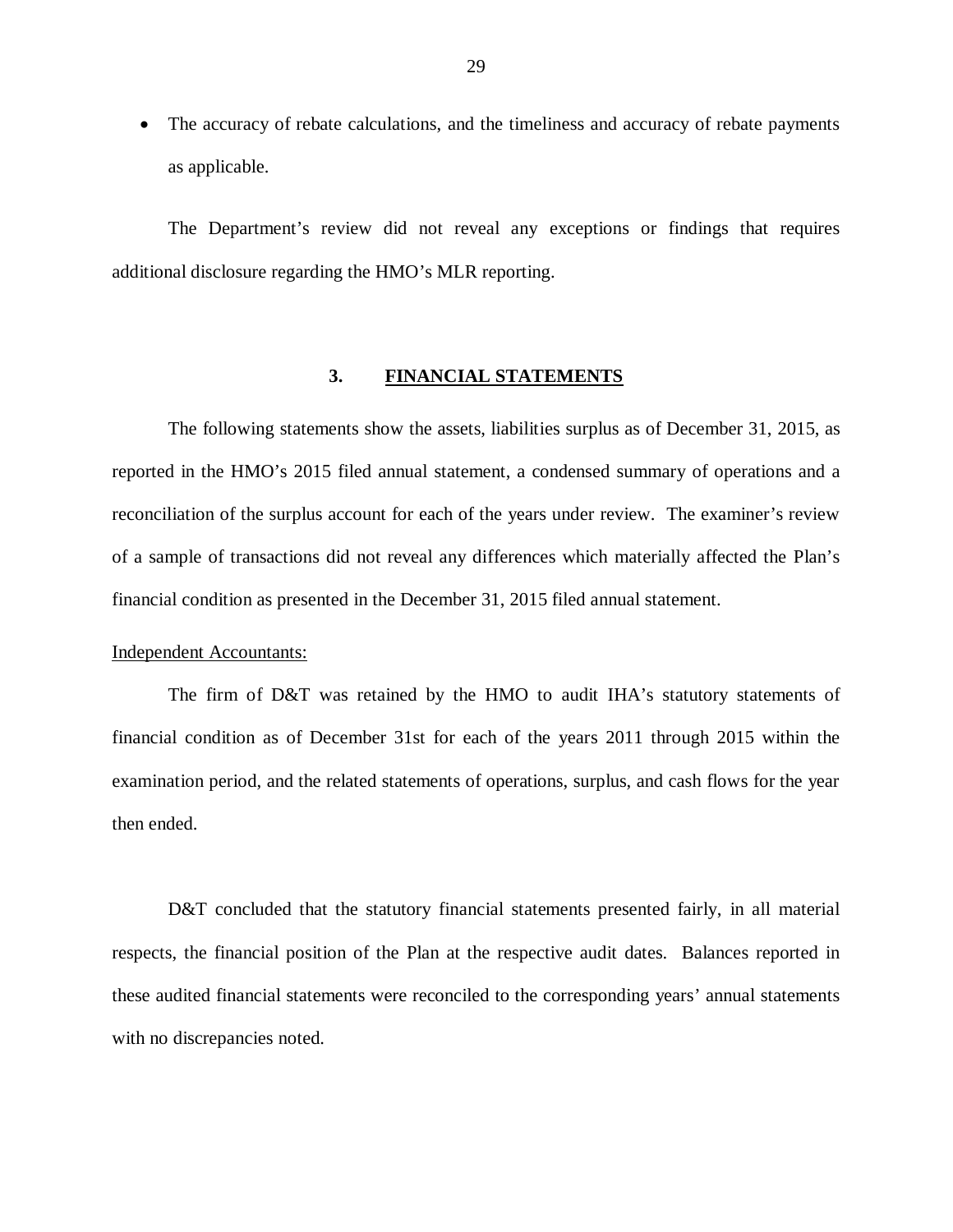#### A. Balance Sheet

 examination as of December 31, 2015. This statement is the same as the balance sheet reported by the HMO in its filed annual statement as of December 31, 2015: The following shows the assets, liabilities and capital and surplus as determined by this

| <b>Assets</b>                                                         | Amount        |
|-----------------------------------------------------------------------|---------------|
| <b>Bonds</b>                                                          | \$323,823,958 |
| Common stocks                                                         | 51,701,225    |
| Properties occupied by the company less -0-encumbrances               | 27,881,415    |
| Cash, cash equivalences $\&$ short-term investments                   | 27,421,788    |
| Other invested assets                                                 | 107,263,753   |
| Interest income due and accrued                                       | 2,409,021     |
| Uncollected premiums and agents' balances in the course of collection | 52,164,256    |
| Deferred premiums, agents' balances and installments                  | 2,359,084     |
| Accrued retrospective premiums                                        | 48,861,708    |
| Amounts recoverable from reinsurer                                    | 4,858,602     |
| Amount receivable relating to uninsured plans                         | 5,544,730     |
| Electronic data processing equipment and software                     | 1,748,157     |
| Receivable from parents, subsidiaries and affiliates                  | 108,622,233   |
| Health care and other amounts receivables                             | 82,314        |
| Total assets                                                          | \$764,742,244 |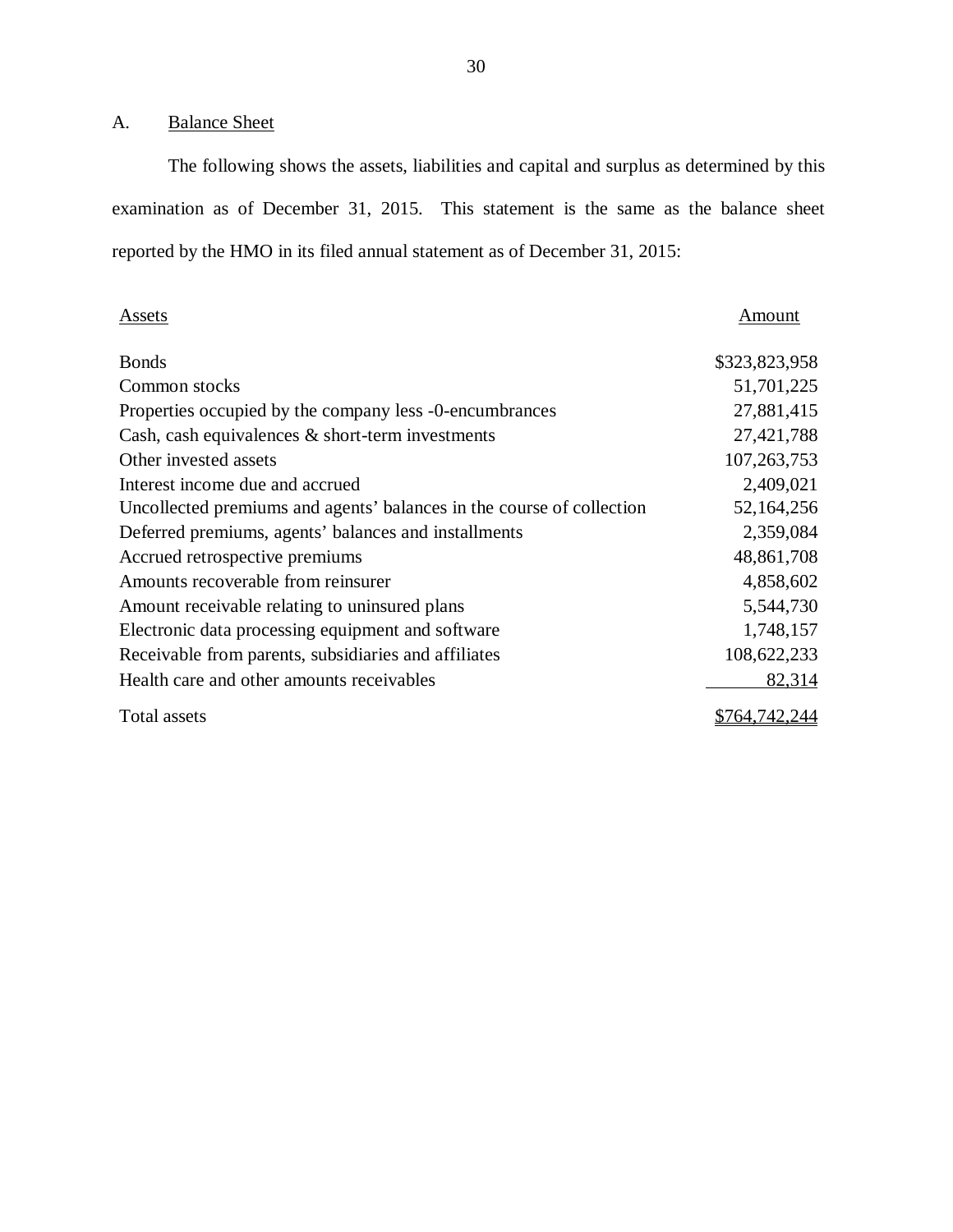| Liabilities                                              | Amount             |
|----------------------------------------------------------|--------------------|
| Claims unpaid                                            | \$106,392,459      |
| Accrued medical incentive pool and bonus                 | 190,148            |
| Unpaid claims adjustment expenses                        | 3,700,000          |
| Aggregate health policy reserves                         | 38,610,000         |
| Premiums received in advance                             | 27,794,965         |
| General expenses due and accrued                         | 22,815,983         |
| Amounts withheld or retained for the accounts of others  | 3,200,412          |
| Borrowed money and interest                              | 25,012,526         |
| Amounts due to parent, subsidiaries and affiliates       | 197,442,441        |
| Aggregate write-ins for other liabilities                | 2,277,639          |
| <b>Total liabilities</b>                                 | \$427,436,573      |
| <b>Capital and Surplus</b>                               |                    |
| Aggregate write-ins for other than special surplus funds | 168,445,466        |
| Unassigned funds                                         | 168,860,205        |
| Total capital and surplus                                | \$337,305,671      |
| Total liabilities, capital and surplus                   | <u>\$764,742,2</u> |

 *Note: The examiner is unaware of any potential exposure of the HMO to any tax assessment and no liability has been established herein relative to such contingency.*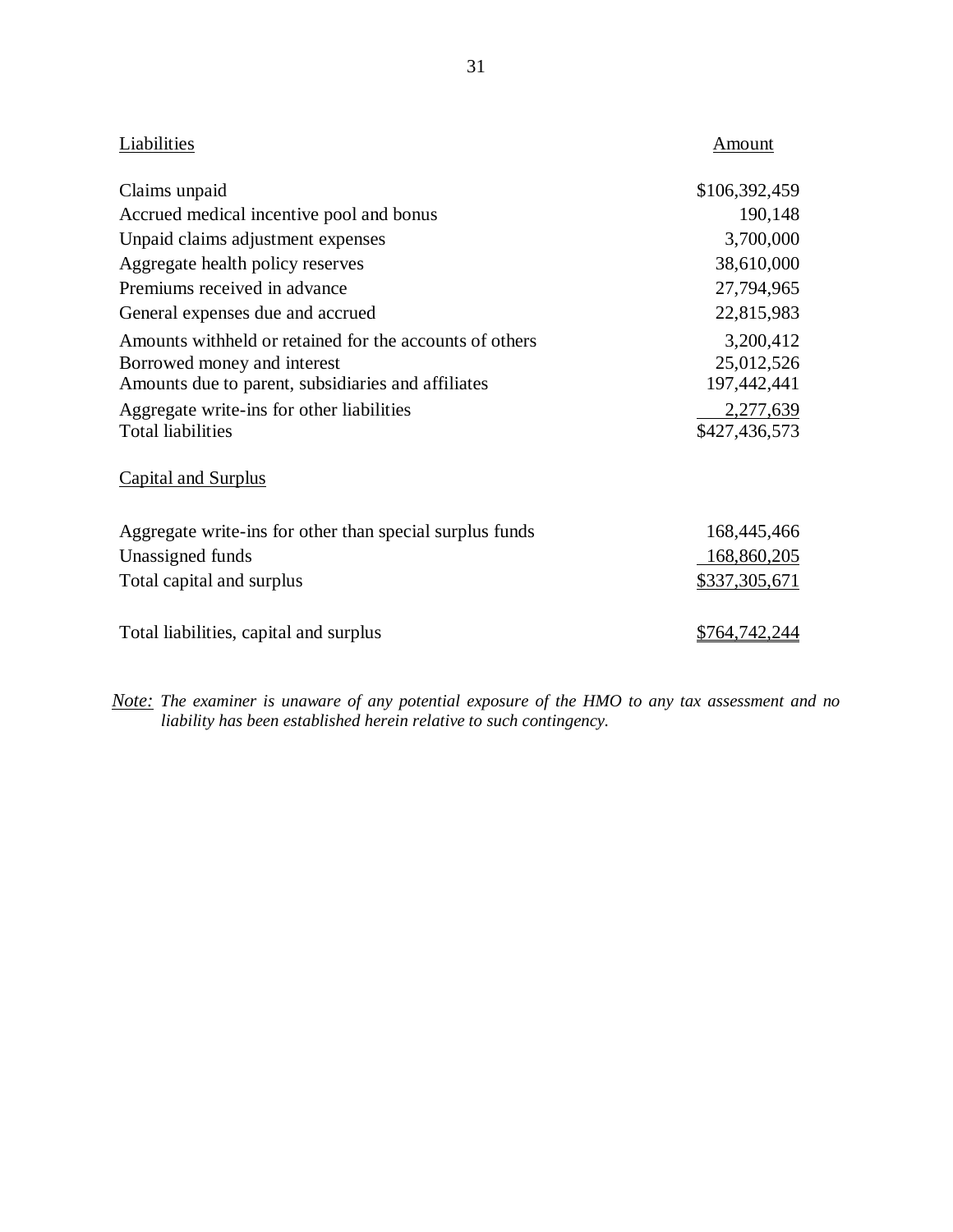## B. Statement of Revenue and Expenses and Capital and Surplus

Capital and surplus decreased by a total of \$113,978,981 during the five-year

examination period from January 1, 2011 through December 31, 2015, detailed as follows:

#### Premium income \$6,771,229,060

Expense:

| <b>Hospital/ Medical Benefits</b>              | \$4,801,760,468   |                 |
|------------------------------------------------|-------------------|-----------------|
| Other professional services                    | 66,106,695        |                 |
| <b>Prescription Drugs</b>                      | 1,120,629,984     |                 |
| Aggregate write-ins for other hospital and     |                   |                 |
| medical                                        | 63,421,855        |                 |
| Emergency room and out-of-area                 | 87,072,614        |                 |
| Incentive pool, withhold adjustments and       |                   |                 |
| bonus                                          | 4,990,169         |                 |
| Subtotal                                       | \$6,143,981,785   |                 |
| Less: Net reinsurance recoveries               | 11,780,624        |                 |
| Total hospital and medical benefits            | \$6,132,201,161   |                 |
| Claims adjustment expenses, including          |                   |                 |
| \$148,394,718 cost containment expenses        | 203,298,259       |                 |
| General administrative expenses                | 573,150,937       |                 |
| Increase in reserves for life and accident and |                   |                 |
| health contracts                               | 38,610,000        |                 |
| Total underwriting deductions                  |                   | \$6,947,260,357 |
| Net Underwriting losses                        |                   | (\$176,031,297) |
| Net investment income earned                   | 47,188,598        |                 |
| Net realized capital gains                     | <u>14,157,679</u> |                 |
| Net investment gains                           |                   | \$61,346,277    |
| Net gain or (loss) from agents or premium      |                   |                 |
| balances                                       |                   | (1,160,235)     |
| Aggregate write-ins for other income           |                   | 5,947,480       |
| Net income, after capital gains tax and before |                   |                 |
| all other federal income taxes                 |                   | (\$109,897,775) |
| Less: Federal income taxes incurred            |                   | 665,317         |
| Net losses                                     |                   | (\$110,563,092) |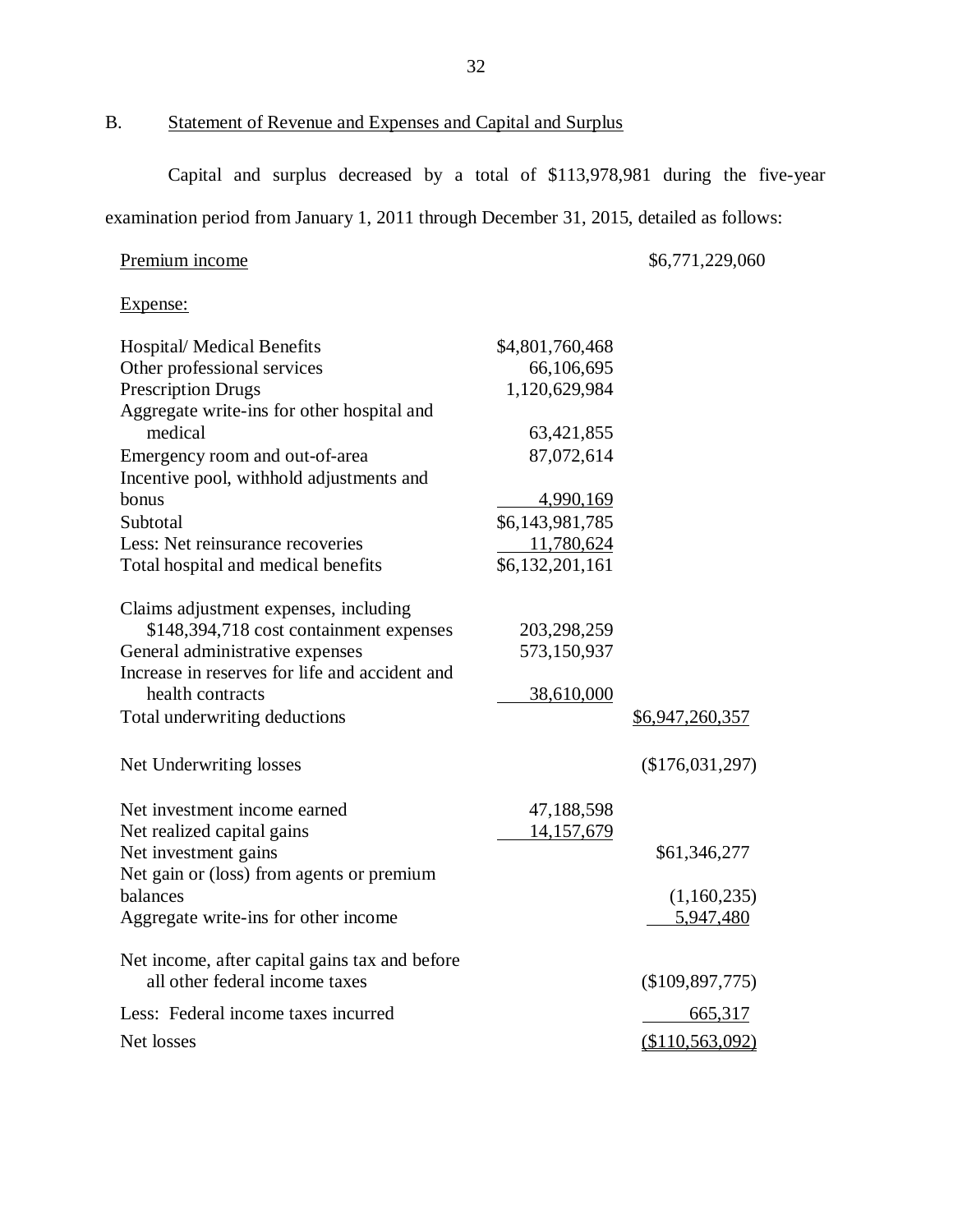#### Changes in Capital and Surplus

| Surplus, per report on               |
|--------------------------------------|
| examination, as of December 31, 2010 |

 $$451, 284, 652$ 

|                                                                                   | Gains in       | Losses in      |                 |
|-----------------------------------------------------------------------------------|----------------|----------------|-----------------|
|                                                                                   | <b>Surplus</b> | <b>Surplus</b> |                 |
| Net income                                                                        |                | \$110,563,092  |                 |
| Change in non-admitted assets<br>Cumulative effect of changes in                  |                | \$18,431,839   |                 |
| accounting principles                                                             |                | \$654,516      |                 |
| Change in net unrealized capital gains<br>Aggregate write-ins for gains/losses in | \$7,203,663    |                |                 |
| surplus                                                                           | \$8,466.803    |                |                 |
| Total gain and losses in surplus                                                  | \$15,670,466   | \$129,649,447  |                 |
| Net change in capital and surplus                                                 |                |                | (\$113,978,981) |
| Capital and surplus, per report on                                                |                |                |                 |
| examination, as of December 31, 2015                                              |                |                | \$337,305,671   |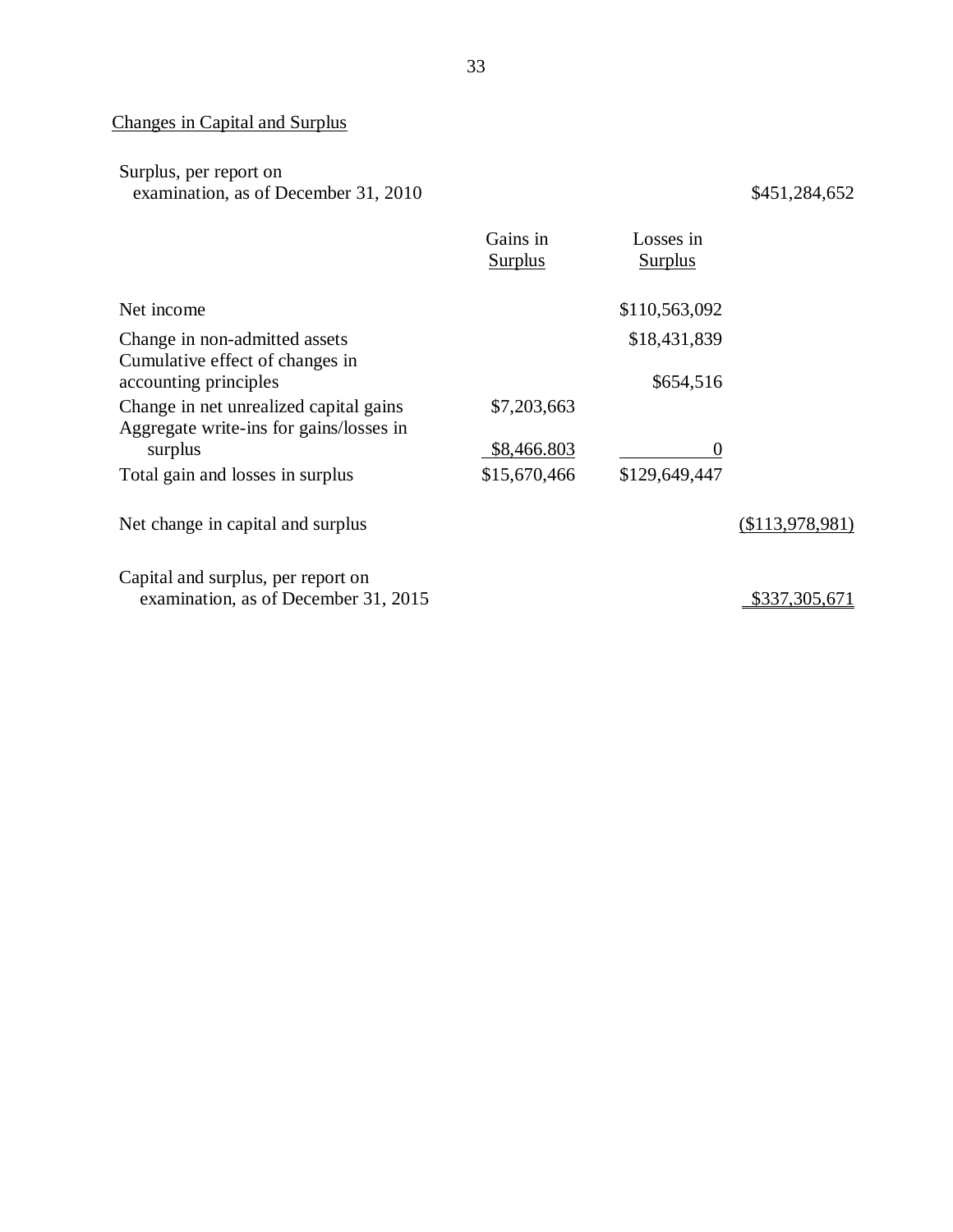## **4. COMPLIANCE WITH PRIOR REPORT ON EXAMINATION**

 comments and recommendations pertaining to the financial portion of the examination (page number refers to the prior report on examination): The prior report on examination as of December 31, 2010, contained sixteen (16)

## **ITEM NO.**

## **PAGE NO.**

## Board of Directors' Investments Activities

 $1_{-}$  Section 1411(a) of the New York Insurance Law and ensure that all of IHA's investment transactions are approved by either the HMO's Board of Directors or a Board designated Committee in a timely manner. It is recommended that IHA's Board of Directors comply with 8

 *The HMO has complied with this recommendation.* 

 $2.$  agreement with HSBC Bank to include the safeguards and protective clauses that are outlined in "Section 1 – General Examination Guidance, Part III.F, of the NAIC *Financial*  It is recommended that IHA revise its existing custodial *Condition Examiners Handbook*. 8

 *The HMO has complied with this recommendation.* 

3. Compensation Committee exercise greater vigilance and ensure that the HMO maintains up-to-date employment agreements relative to all senior executives participating in IHA's Executive Compensation and Bonus Program. It is recommended that IHA's Board of Directors and/or its 9

 *The HMO has complied with this recommendation.* 

Enterprise Risk Management

 $\overline{4}$ . relative to IHA's senior management. It is recommended that IHA establish a viable succession plan 11

 *The HMO has complied with this recommendation.* 

Internal Audit and Audit Committee Activities

 $5<sub>1</sub>$  the standard of independence of the internal audit function by It is recommended that IHA comply with the IIA's guidance on 13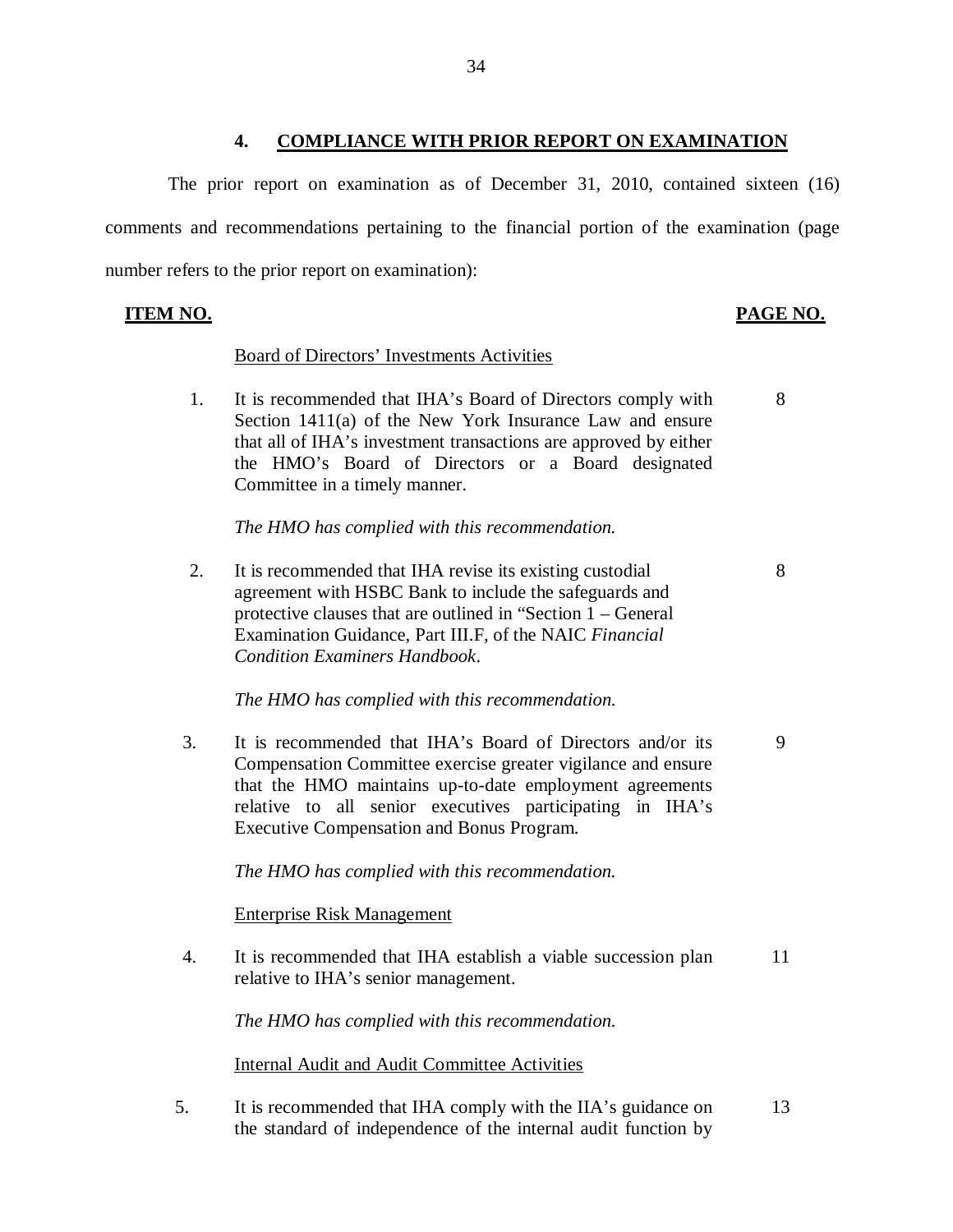ensuring that the Internal Audit Department is aligned under the direct supervision of the Audit Committee, with limited and informal reporting to IHA's management.

35

 *The HMO has complied with this recommendation.* 

6. regarding the standard that the Audit Committee be directly involved relative to the hiring, job evaluation and determination of the annual salary adjustment of the Director of Internal Audit or Chief Audit Executive. It is recommended that IHA comply with the IIA's guidance 13

 *The HMO has complied with this recommendation.* 

 $7<sub>1</sub>$  sole decision-maker, relative to the termination of employment of the Director of Internal Audit or Chief Audit Executive. It is further recommended that IHA's Audit Committee be the 13

 *The HMO has complied with this recommendation.* 

## Reinsurance Agreement

8. with Mason to cover IHA's business only as opposed to covering the capitated business held by IPA WNY as IPA WNY is not a legal party to the agreement. It is recommended that IHA revise its reinsurance agreement 17

 *The HMO has complied with this recommendation.* 

9. reinsurance transactions related to the Mason reinsurance agreement on IHA's books and accounts (rather than on IPA WNY's books). It is also recommended that IHA appropriately record all 17

 *The HMO has complied with this recommendation.* 

10. from the NYSMSP that IHA record all such recoupments to its accounts and records. It is recommended that with regard to its claims recoverable 18

 *The HMO has complied with this recommendation.*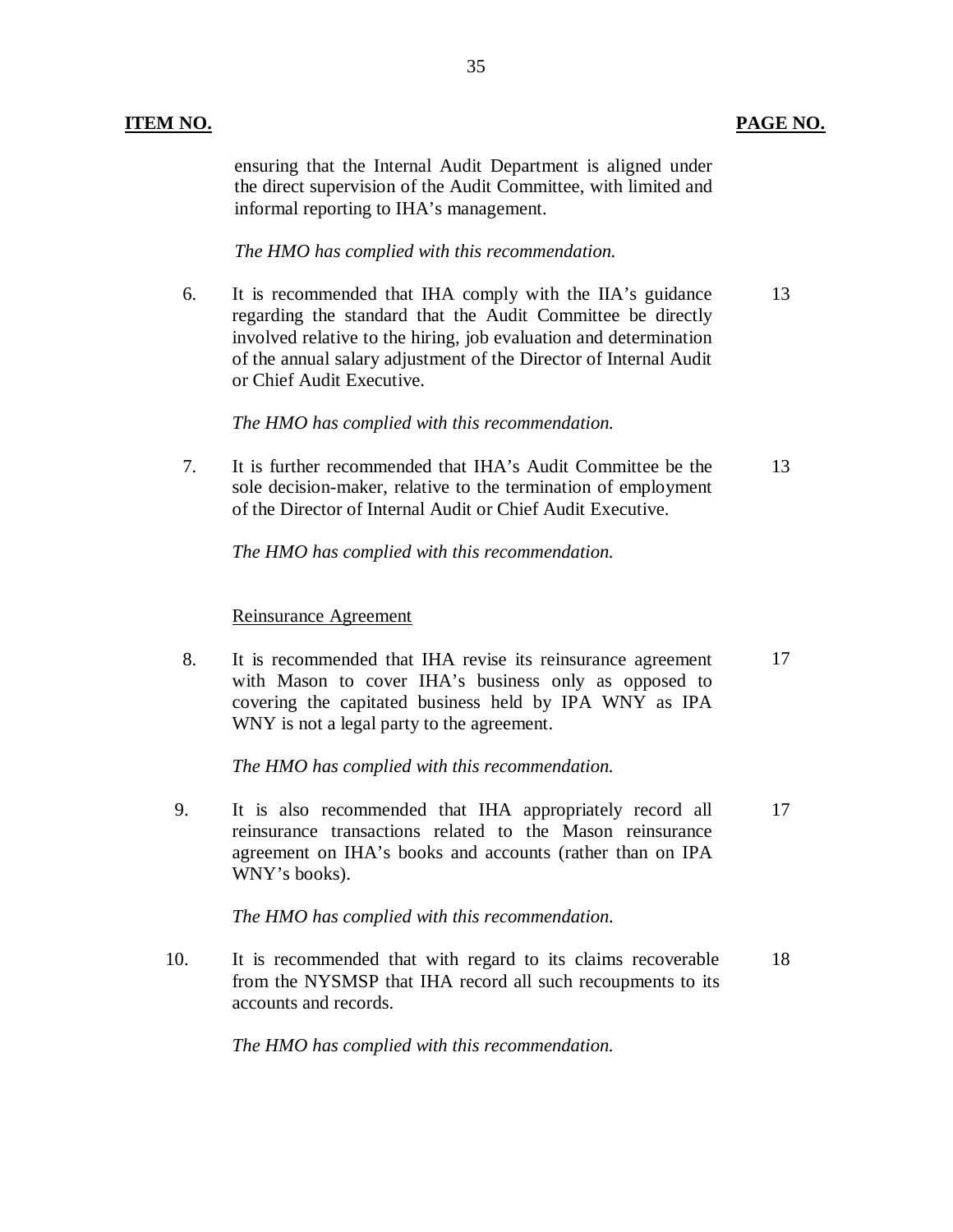### **ITEM NO.**

## Holding Company System

 $11.$  administrative service agreements with IHBC and IHC and ensure that the HMO's inter-company receivable accounts are settled on at least a quarterly basis with its affiliates. It is recommended that IHA comply with its affiliated 22

 *The HMO has complied with this recommendation.* 

12. Statement of Statutory Accounting Principles No. 64 by offsetting inter-company assets and liabilities only where the HMO and another affiliate owe each other directly. It is recommended that IHA comply with Paragraph 2 of 23

 *The HMO has complied with this recommendation.* 

Individual Practice Association Agreement ("Capitation")

 $13<sub>1</sub>$  "transfer risk" to IPA WNY, it is recommended that IHA submit the agreement to the Department for review with a letter specifically requesting the Department's approval of the agreement, as required by Department Regulation No. 164. 13. If IHA elects to use its existing Medical Services Agreement to 25

 *The HMO has complied with this recommendation.* 

14. It is recommended that IHA cease the disclosure of Report #13 26 relative to IPA WNY, in its annual New York State Data Requirements filings {pursuant to Department Regulation No. 164 (11 NYCRR Part 101.9)} since IHA does not have an existing approved financial risk transfer agreement with IPA WNY.

 *The HMO has complied with this recommendation.* 

Allocation of Expenses

15. Regulation No. 30 (11 NYCRR 105.25) with regard to the allocation and reporting of expenses in the Underwriting and Investment Exhibit of IHA's Annual Statement filings. It is recommended that IHA follow the guidance of Department 28

 *The HMO has complied with this recommendation.*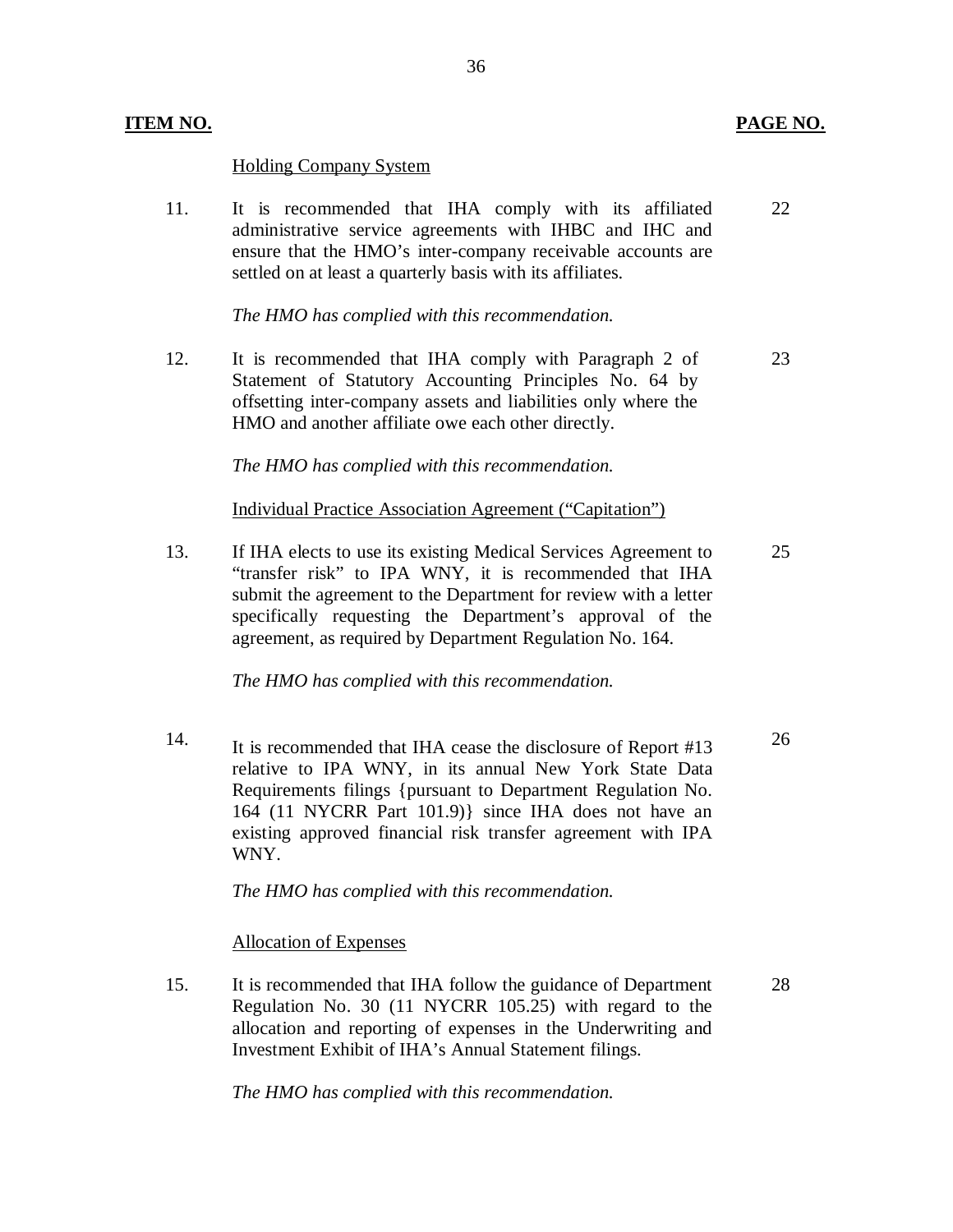28

## Allocation of Expenses

 16. indirect personnel expenses to its affiliates, comply with Paragraph 6 of Statement of Statutory Accounting Principles No. 70. It is recommended that IHA, relative to the allocation of its

 *The HMO has not complied with this recommendation.*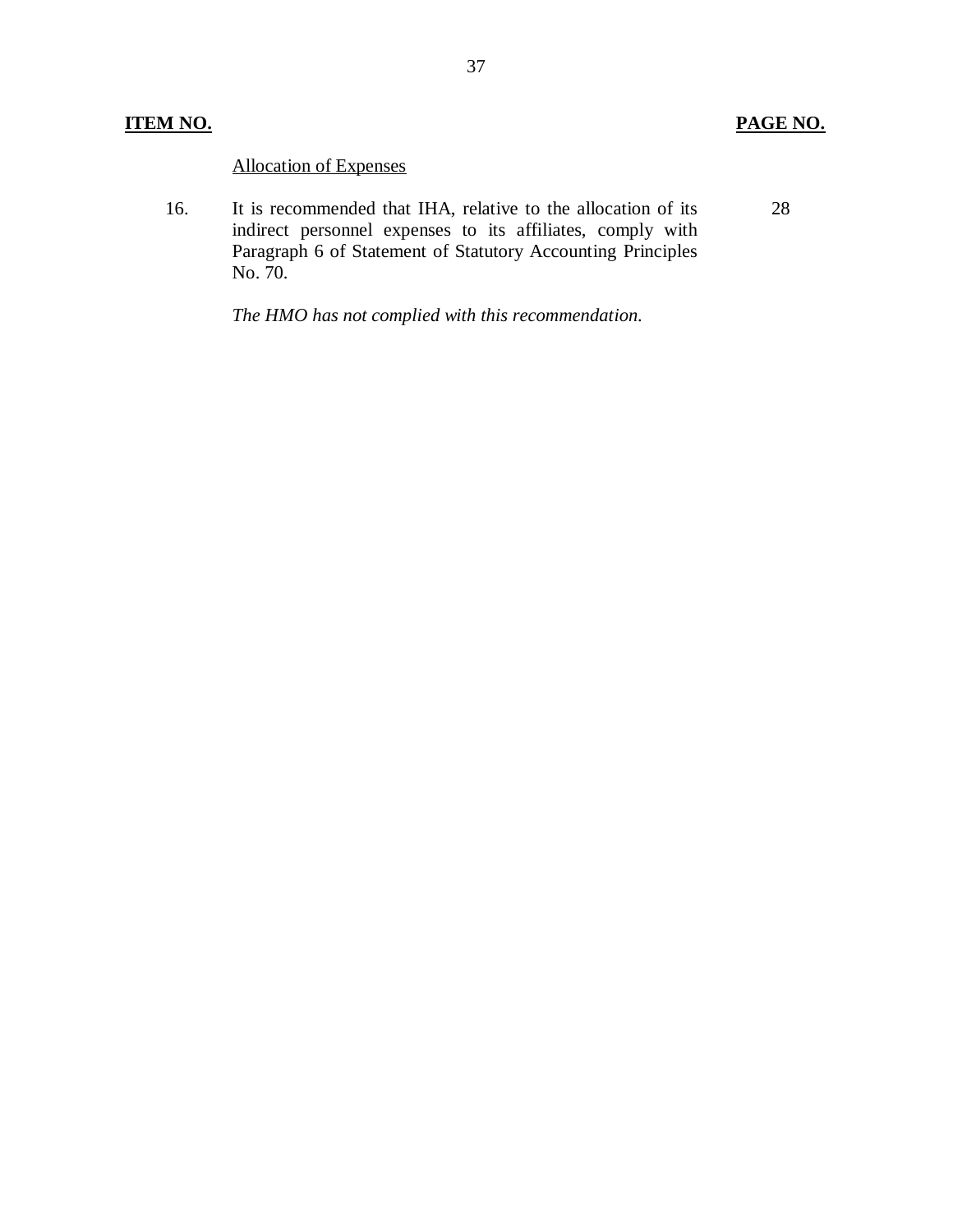## **5. SUMMARY OF COMMENTS AND RECOMMENDATIONS**

## *PAGE NO. PAGE NO.*

### A. Management and Controls

- i. It is recommended that IHA refrain from reporting the Chairman and Vice Chairman of its Board of Directors under the "Officers" section of the jurat page of the HMO's financial statement filings. For consistency with the Board's bylaws, it is further recommended that IHA disclose the aforementioned Board officers under the "Board or Trustees" section of the jurat pages.
- $ii.$  the principal officers comprising the HMO's senior executive (C-Level) officers on the jurat pages of the financial statement filings with the Department, report such officers under the captioned "Officers" section on the jurat page. For additional disclosures for other than the senior executive management, such as the Board of Directors' Chairman, Vice Chairman, etc., these individuals should be reported under "Others" on the jurat page. It is recommended that IHA, relative to reporting the names of

## B. **Internal Audit and Audit Committee Activities**

- $\mathbf{i}$ . 1312-External Assessments and ensure that a quality assurance assessment by an external reviewer is performed on the HMO's IAD at least once every five years. It is recommended that IHA comply with the IIA's Standard 11
- $ii.$  Charter be revised to require that the IAD's quality assurance program undergo an external review and assessment by a third- party reviewer at least once every five years. It is recommended that the HMO's existing Internal Audit 11
- $\mathbf{iii}$  Internal Audit Charter and (i) perform periodic follow-up reviews with management to ensure that the IAD's findings and recommendations are properly addressed by management and (ii) provide the HMO's executive management and Audit Committee with periodic audit status update reports. It is recommended that the HMO's IAD comply with the 11

8

9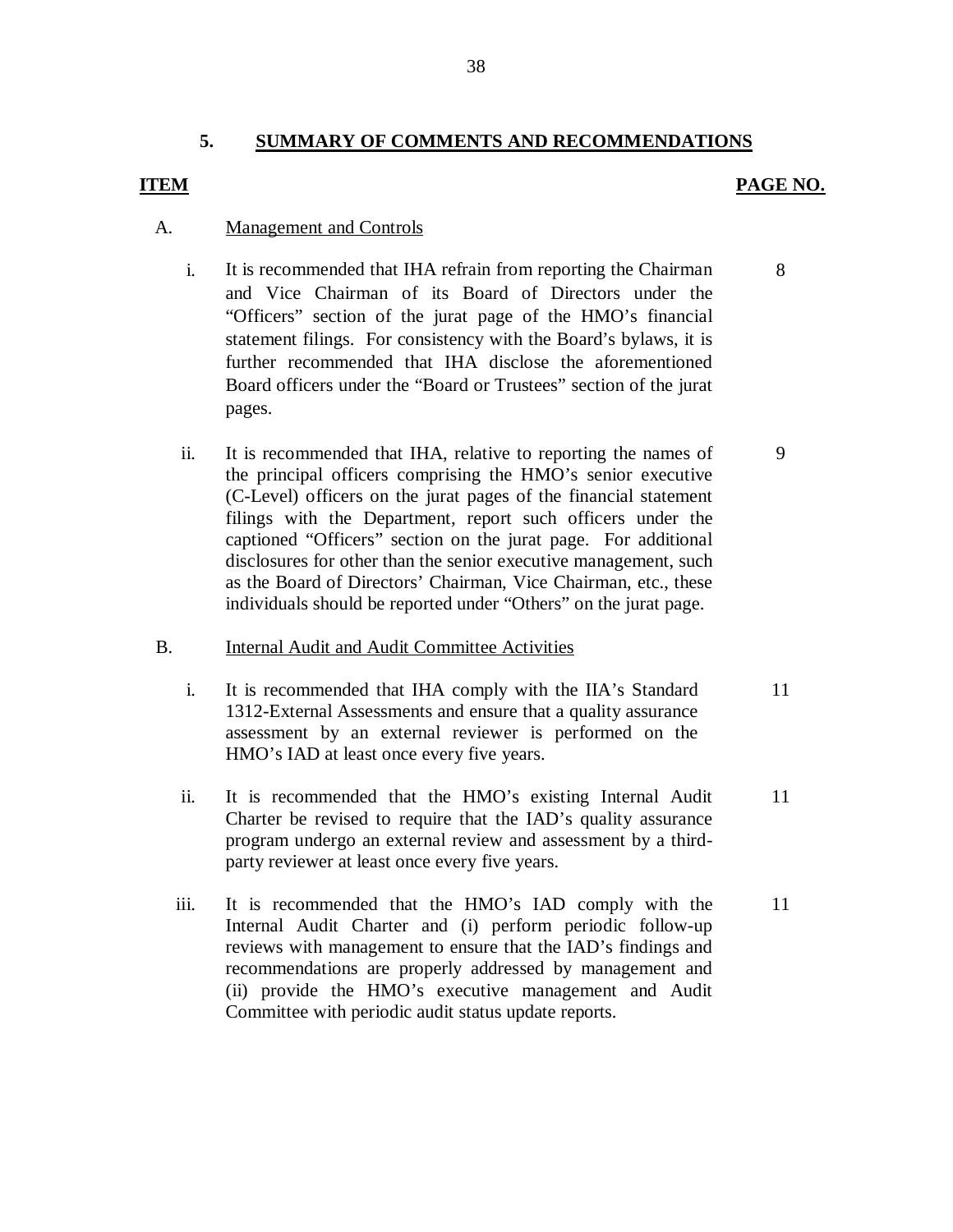Insurance Regulation No. 118 and provide written notification to the Department of Financial Services relative to any membership change of the HMO's Audit Committee within thirty days of the date of change, including a statement detailing the reason for the iv. It is recommended that IHA comply with Section 89.12(e) of change. 12

39

## C. Holding Company System

 Department of Health Regulation Part 98 (Title 10 NYCRR) and submit all intercompany agreements at least thirty days prior to the date in which such agreements take effect. The HMO is reminded that the Department of Financial Services does not approve such agreements retroactively. It is recommended that IHA comply with Section 98-1.10(c) of 22

## D. Allocation of Expenses

- $\mathbf{i}$ . Statutory Accounting Principles ("SSAP") No. 70 and Insurance Regulation No. 30 relative to IHA's Administrative Medical Services Agreement with IPA/WNY, and allocate to IPA/WNY all personnel and other administration costs incurred by IHA on behalf of IPA/WNY. It is recommended that IHA comply with NAIC Statement of
- $ii.$  Services Agreement with IPA/WNY, update the agreement and file with the Departments of Financial Services and Health for a review of compliance with the requirements of SSAP No. 70 and Department Insurance Regulation No. 30 regarding the allocation of joint expenses incurred by IHA on behalf of It is recommended that IHA, relative to its existing Medical IPA/WNY. 25

## E. Accounts and Records

 i. It is recommended that IHA follow the NAIC Annual Statement Instructions and report any nonrelated HMO business income on the requisite line item account of the "Statement of Revenue and Expenses" section of the HMO's annual statement filings.

26

24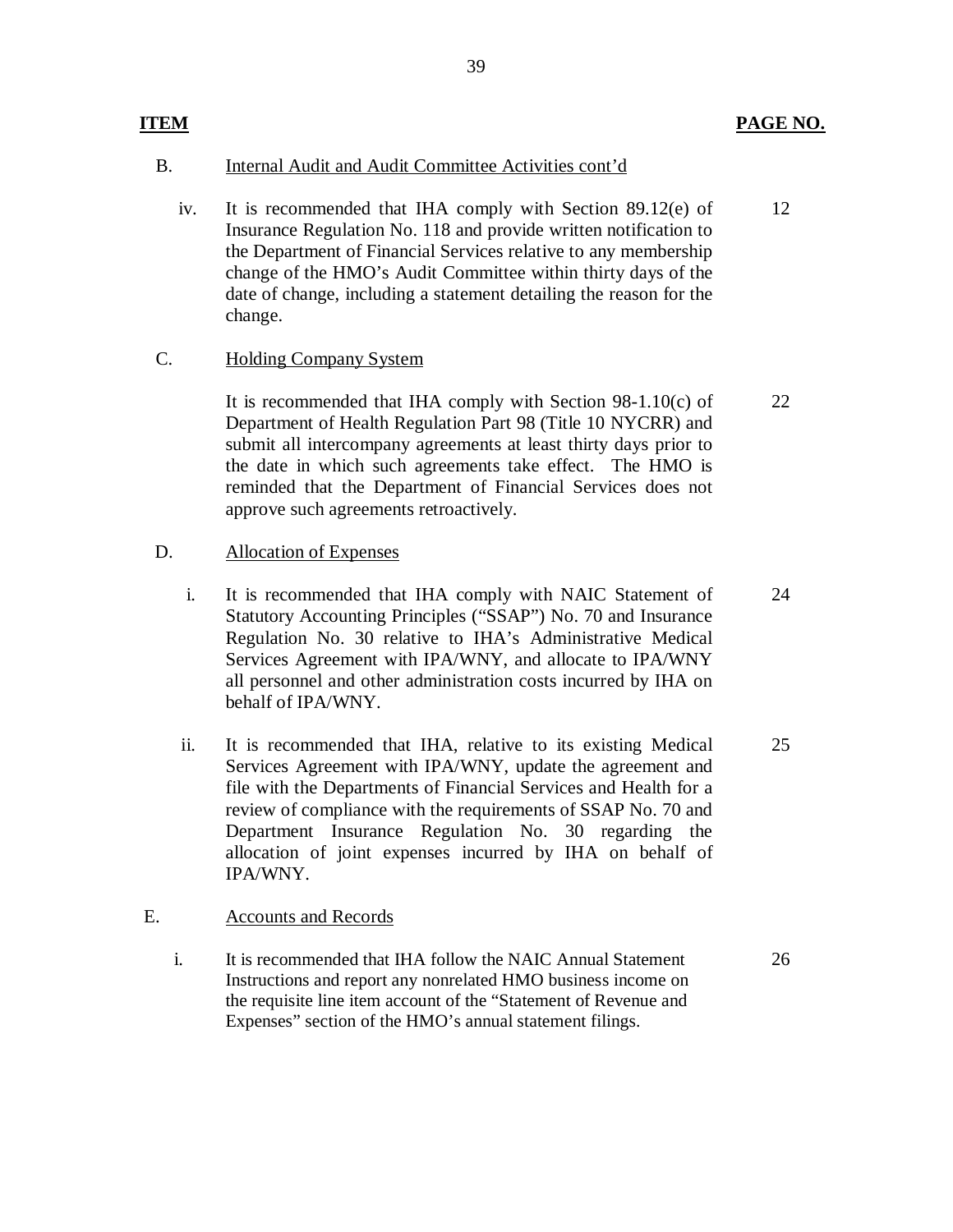#### E. Accounts and Records cont'd

- It is also recommended that IHA, relative to its income taxes/credits disclosure in Note No. 9 of the HMO's financial statement filings with the Department, fully explain in the Note the nature of the income taxes/credits reported along with an accompanying summary of the source and specific monetary details of the business income associated with such income taxes ii. disclosure.
- It is recommended that IHA comply with the NAIC Health Annual Statement Instructions when replacing IHA actuaries by providing the Department with (i) notification of the HMO's replacement of its actuaries and (ii) attestations from the former actuaries regarding any disagreements within the preceding twenty-four months with iii. the HMO's management on actuarial related matters.

27

27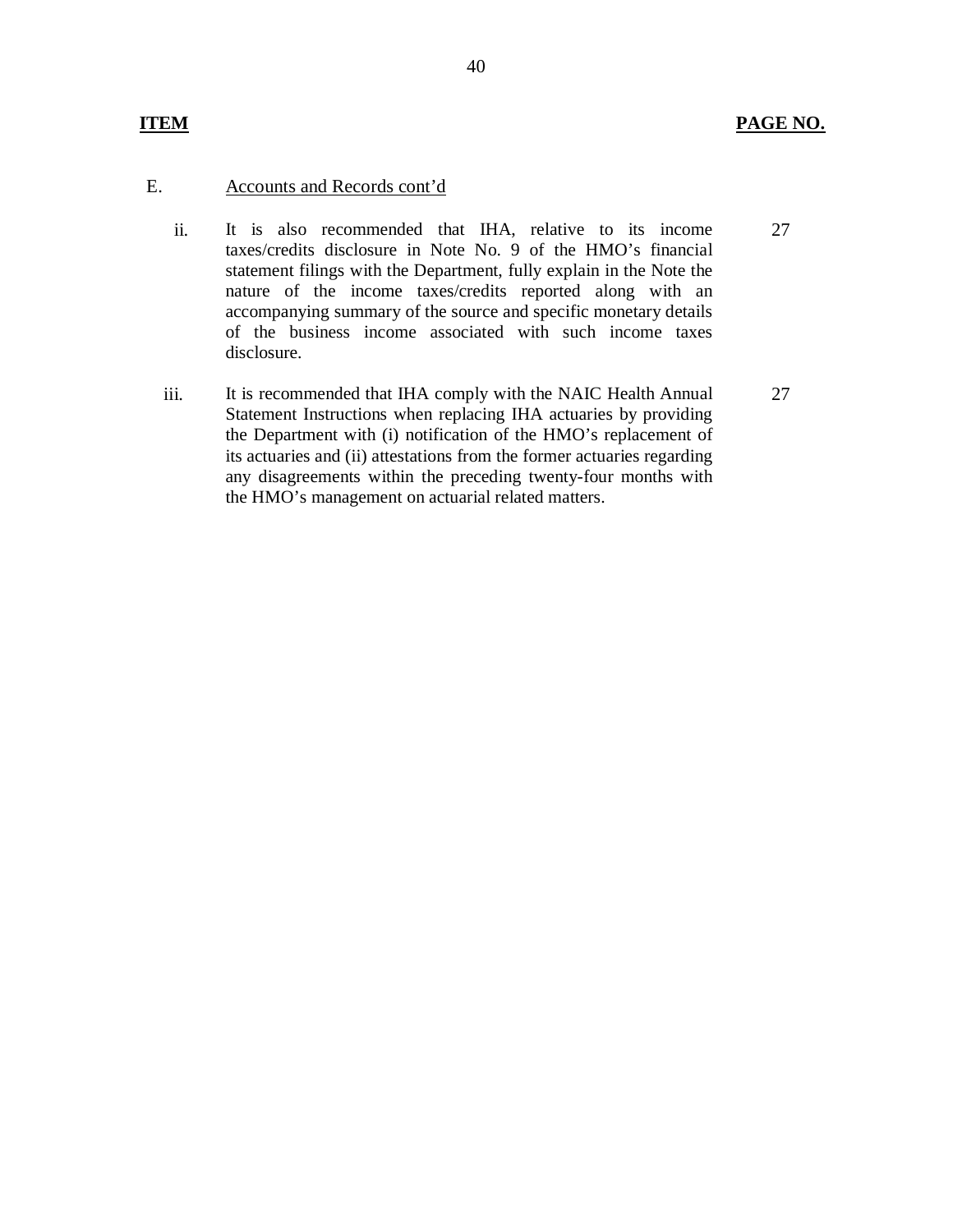Kenneth I. Merritt Associate Insurance Examiner  $/S/$ 

STATE OF NEW YORK ) COUNTY OF NEW YORK) ) SS  $\mathcal{L}$ 

**Kenneth I. Merritt**, being duly sworn, deposes and says that the foregoing report submitted by him is true to the best of his knowledge and belief.

> Kenneth I. Merritt  $/S/$

 Subscribed and sworn to before me this  $\_\_\_\_\_$  day of  $\_\_\_\_$  2018